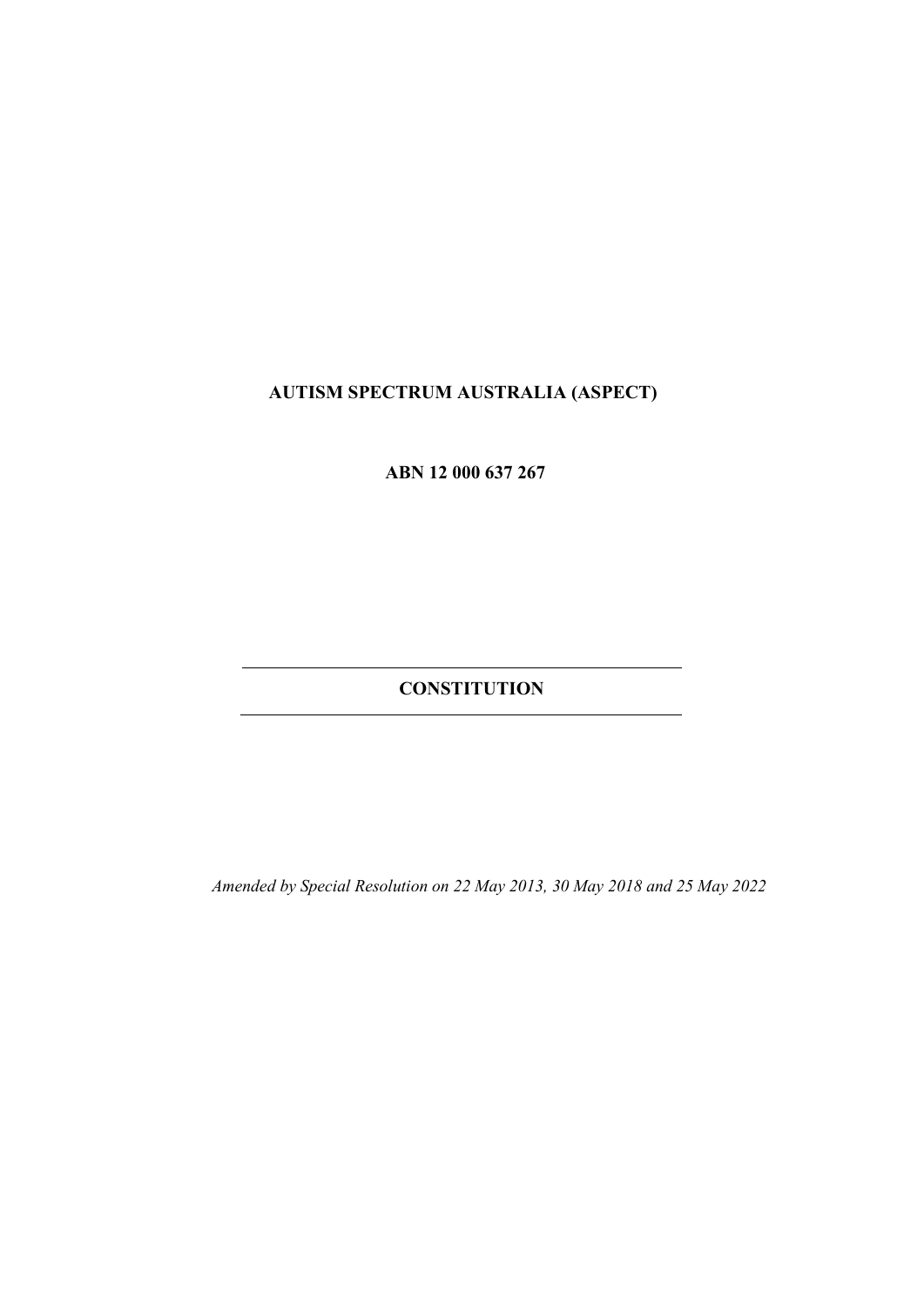# **INDEX TO CONSTITUTION**

| 1              |      |                                                               |  |  |  |  |
|----------------|------|---------------------------------------------------------------|--|--|--|--|
|                | 1.1  |                                                               |  |  |  |  |
|                | 1.2  |                                                               |  |  |  |  |
|                | 1.3  |                                                               |  |  |  |  |
| $\overline{2}$ |      |                                                               |  |  |  |  |
| 3              |      |                                                               |  |  |  |  |
| 4              |      |                                                               |  |  |  |  |
| 5              |      |                                                               |  |  |  |  |
|                | 5.1  |                                                               |  |  |  |  |
|                | 5.2  |                                                               |  |  |  |  |
|                | 5.3  |                                                               |  |  |  |  |
|                | 5.4  |                                                               |  |  |  |  |
|                | 5.5  |                                                               |  |  |  |  |
|                | 5.6  |                                                               |  |  |  |  |
|                | 5.7  |                                                               |  |  |  |  |
|                | 5.8  |                                                               |  |  |  |  |
| 6              |      |                                                               |  |  |  |  |
| 7              |      |                                                               |  |  |  |  |
|                | 7.1  |                                                               |  |  |  |  |
|                | 7.2  |                                                               |  |  |  |  |
|                | 7.3  |                                                               |  |  |  |  |
|                | 7.4  |                                                               |  |  |  |  |
|                | 7.5  |                                                               |  |  |  |  |
|                | 7.6  |                                                               |  |  |  |  |
|                | 7.7  |                                                               |  |  |  |  |
| 8              |      |                                                               |  |  |  |  |
|                | 8.1  |                                                               |  |  |  |  |
|                | 8.2  |                                                               |  |  |  |  |
|                | 8.3  |                                                               |  |  |  |  |
|                | 8.4  |                                                               |  |  |  |  |
|                | 8.5  |                                                               |  |  |  |  |
|                | 8.6  |                                                               |  |  |  |  |
|                | 8.7  |                                                               |  |  |  |  |
|                | 8.8  |                                                               |  |  |  |  |
|                | 8.9  |                                                               |  |  |  |  |
|                | 8.10 | Rights of Officers and Advisers to attend General Meetings 11 |  |  |  |  |
| 9              |      |                                                               |  |  |  |  |
|                | 9.1  |                                                               |  |  |  |  |
|                | 9.2  |                                                               |  |  |  |  |
|                | 9.3  |                                                               |  |  |  |  |
|                |      |                                                               |  |  |  |  |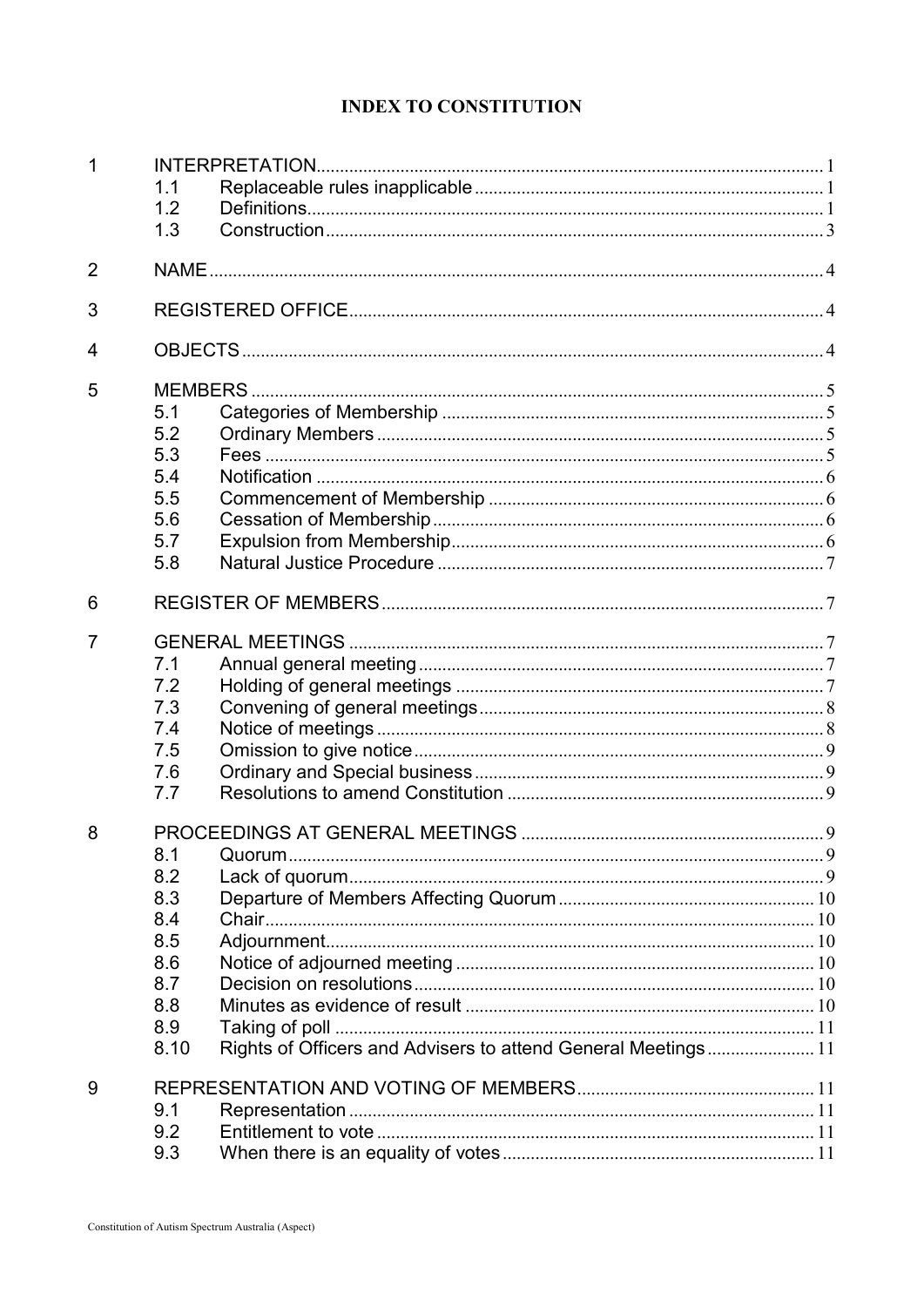| 10 |           |  |  |  |  |  |
|----|-----------|--|--|--|--|--|
|    | 10.1      |  |  |  |  |  |
|    | 10.2      |  |  |  |  |  |
|    | 10.3      |  |  |  |  |  |
|    | 10.4      |  |  |  |  |  |
|    | 10.5      |  |  |  |  |  |
|    | 10.6      |  |  |  |  |  |
|    | 10.7      |  |  |  |  |  |
| 11 | DIRECTORS |  |  |  |  |  |
|    | 11.1      |  |  |  |  |  |
|    | 11.2      |  |  |  |  |  |
|    | 11.3      |  |  |  |  |  |
|    | 11.4      |  |  |  |  |  |
|    | 11.5      |  |  |  |  |  |
|    | 11.6      |  |  |  |  |  |
|    |           |  |  |  |  |  |
| 12 |           |  |  |  |  |  |
| 13 |           |  |  |  |  |  |
|    | 13.1      |  |  |  |  |  |
|    | 13.2      |  |  |  |  |  |
|    | 13.3      |  |  |  |  |  |
|    | 13.4      |  |  |  |  |  |
| 14 |           |  |  |  |  |  |
| 15 |           |  |  |  |  |  |
|    | 15.1      |  |  |  |  |  |
|    | 15.2      |  |  |  |  |  |
|    | 15.3      |  |  |  |  |  |
|    | 15.4      |  |  |  |  |  |
|    | 15.5      |  |  |  |  |  |
|    | 15.6      |  |  |  |  |  |
|    | 15.7      |  |  |  |  |  |
|    | 15.8      |  |  |  |  |  |
|    | 15.9      |  |  |  |  |  |
|    | 15.10     |  |  |  |  |  |
|    | 15.11     |  |  |  |  |  |
|    | 15.12     |  |  |  |  |  |
|    | 15.13     |  |  |  |  |  |
| 16 |           |  |  |  |  |  |
| 17 |           |  |  |  |  |  |
|    | 17.1      |  |  |  |  |  |
|    | 17.2      |  |  |  |  |  |
|    | 17.3      |  |  |  |  |  |
| 18 |           |  |  |  |  |  |
|    | 18.1      |  |  |  |  |  |
|    | 18.2      |  |  |  |  |  |
|    | 18.3      |  |  |  |  |  |
|    |           |  |  |  |  |  |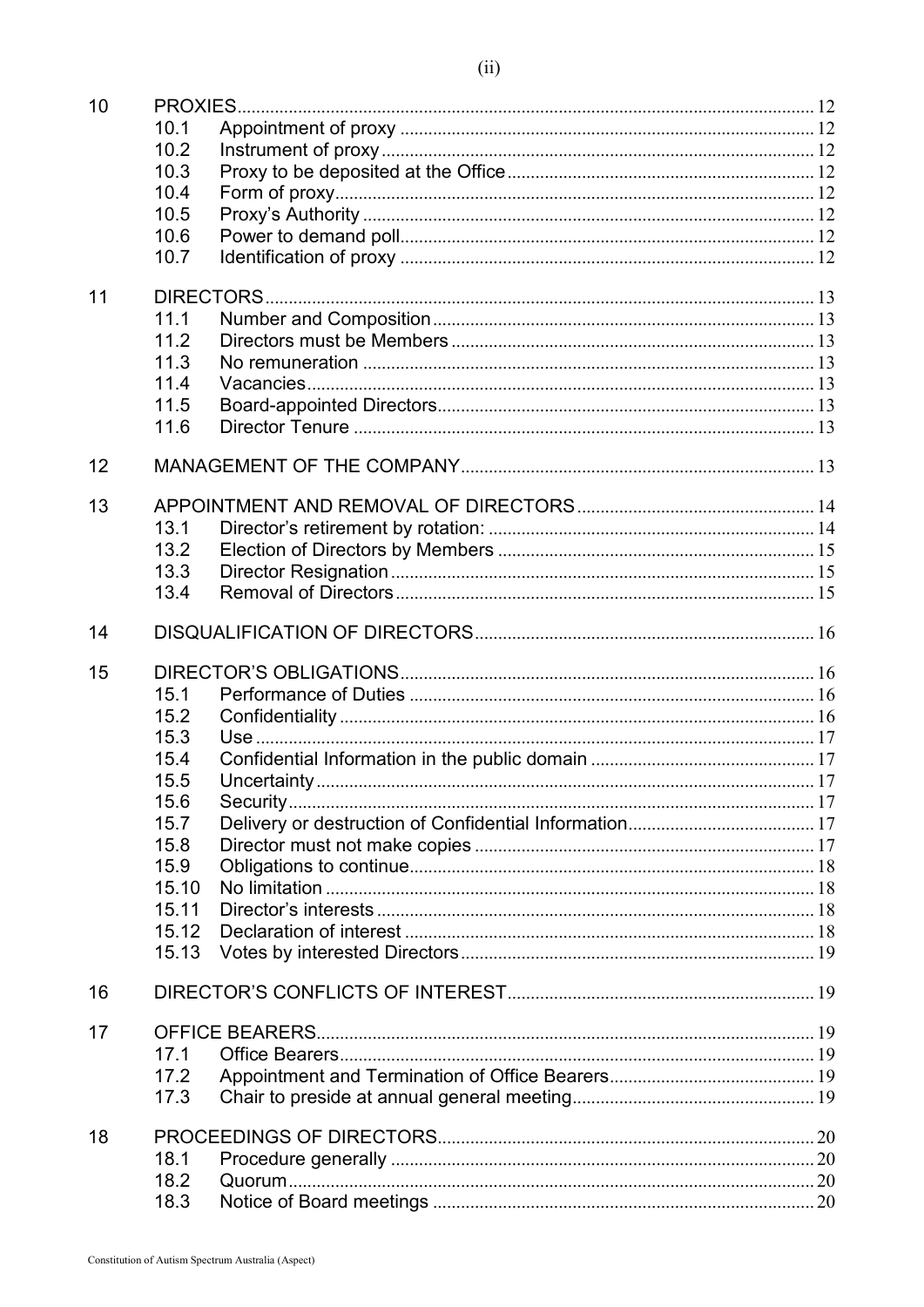|    | 18.4<br>18.5<br>18.6<br>18.7<br>18.8<br>18.9<br>18.10<br>18.11 | Board Meetings by Instantaneous Communication Device  22 |  |  |  |  |
|----|----------------------------------------------------------------|----------------------------------------------------------|--|--|--|--|
| 19 |                                                                |                                                          |  |  |  |  |
| 20 |                                                                |                                                          |  |  |  |  |
| 21 | 21.1<br>21.2<br>21.3<br>21.4                                   |                                                          |  |  |  |  |
| 22 | 22.1<br>22.2<br>22.3<br>22.4                                   |                                                          |  |  |  |  |
| 23 | 23.1<br>23.2                                                   |                                                          |  |  |  |  |
| 24 |                                                                |                                                          |  |  |  |  |
| 25 |                                                                |                                                          |  |  |  |  |
| 26 |                                                                |                                                          |  |  |  |  |
| 27 |                                                                |                                                          |  |  |  |  |
| 28 |                                                                |                                                          |  |  |  |  |
| 29 |                                                                |                                                          |  |  |  |  |
| 30 | 30.1<br>30.2<br>30.3<br>30.4                                   | APPLICATION OF THE CORPORATIONS ACT AND THE ACNC ACT  29 |  |  |  |  |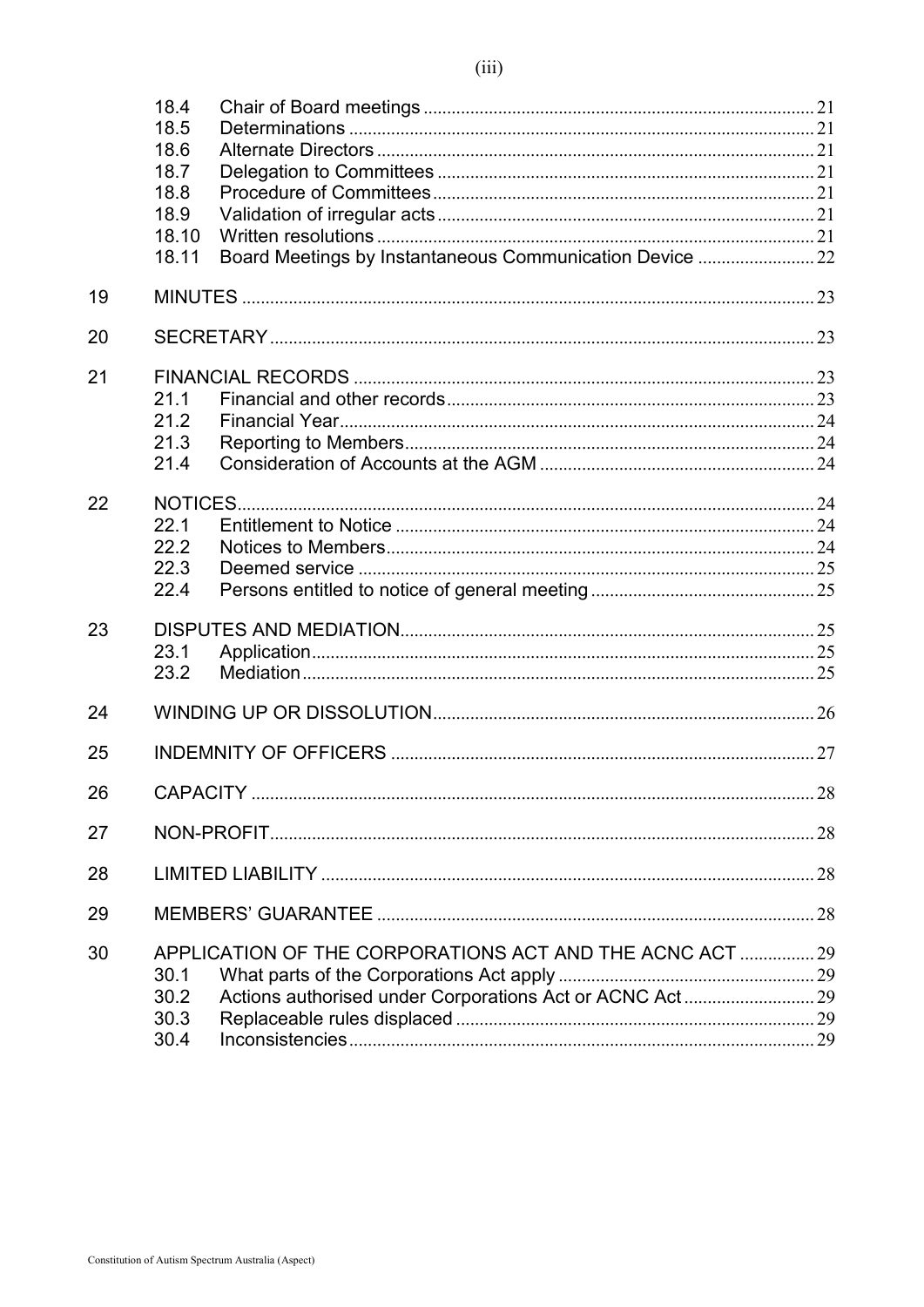#### **CONSTITUTION**

**OF**

#### **AUTISM SPECTRUM AUSTRALIA (ASPECT)**

## **ABN 12 000 637 267**

#### **A COMPANY LIMITED BY GUARANTEE**

## **1 INTERPRETATION**

#### **1.1 Replaceable rules inapplicable**

The replaceable rules in the Corporations Act do not apply to the Company unless repeated in this Constitution or specifically made applicable to the Company by a provision of this Constitution.

## **1.2 Definitions**

In this Constitution, unless the context otherwise requires:

"**ACNC Legislation**" means the *Australian Charities and Not-for-profits Commission Act* 2012 (Cth) and the *Australian Charities and Not-for-profits Commission Regulation 2013* (Cth).

"**ASIC**" means the Australian Securities and Investments Commission.

"**Board**" means the Board of Directors of the Company.

"**Business Day**" means a day which is not a Saturday, Sunday or bank or public holiday in New South Wales.

"**Chair**" means the Chairperson of a general meeting of Members or the Chairperson of a meeting of the Board (as the context requires).

"**Charity**" has the meaning given in the *Charities Act 2013* (Cth).

"**Committee**" means a Committee of Directors or a Committee of Directors and other persons appointed to such Committee by the Board formed under clause 18.7.

"**Company**" means Autism Spectrum Australia (Aspect), a company limited by guarantee and registered without the word "Limited" in its name under section 150 of the Corporations Act.

#### "**Confidential Information**":

- (a) means information (whether or not in material form) given to or gained by a Director before, during or after that person's term of Directorship, that relates to:
	- (i) the Company; or
	- (ii) students or participants or suppliers of or to the Company; or
	- (iii) any funding, sponsorship or donation arrangements in respect of the Company; and

Constitution of Autism Spectrum Australia (Aspect)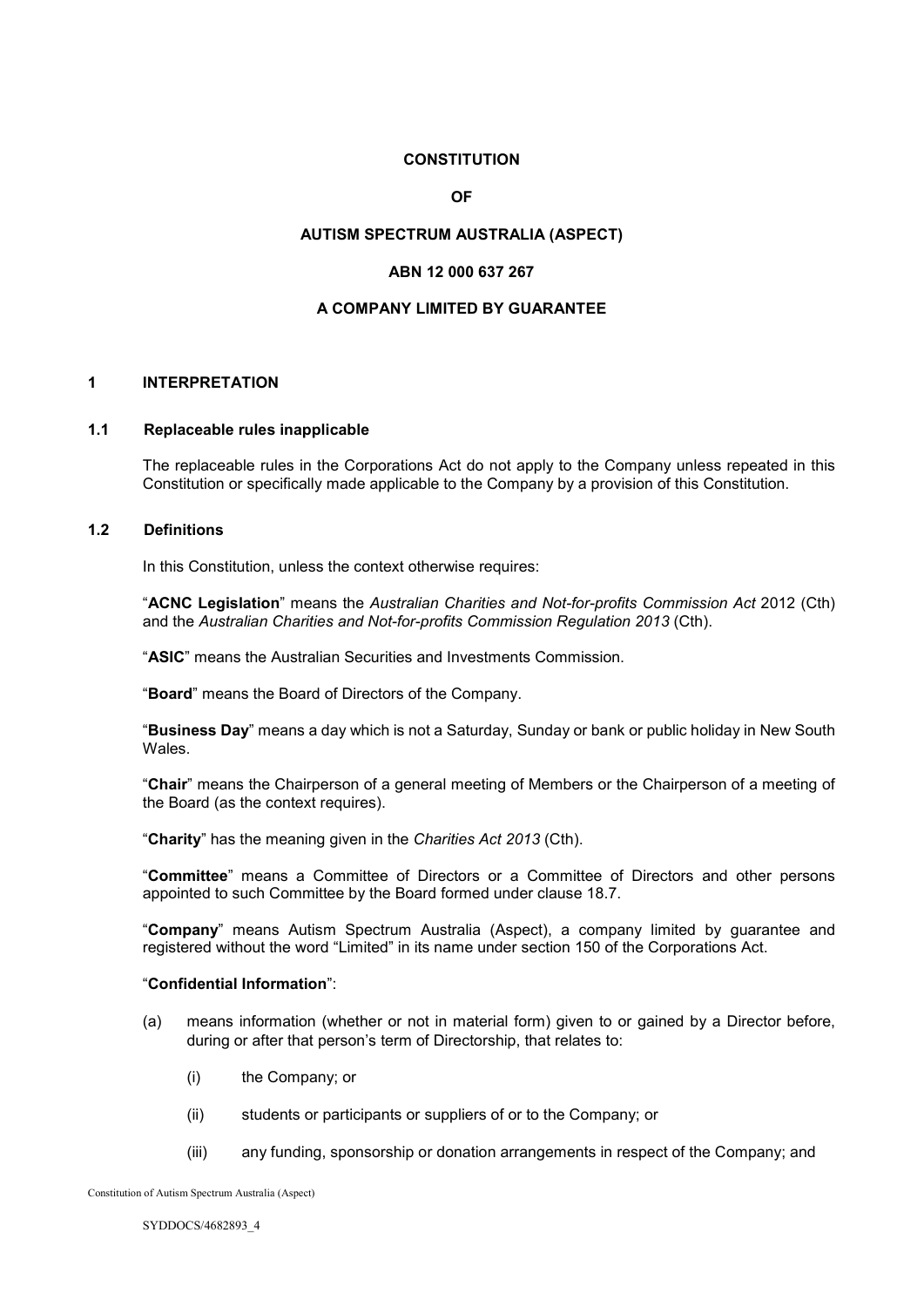- (b) includes, but is not limited to:
	- (i) trade secrets;
	- (ii) information relating to the business affairs, accounts work, marketing plans, prospects, price information, supplier lists, research, management, financing, business strategies, products, inventions, designs or processes;
	- (iii) computer data bases and computer software; and
	- (iv) data surveys, student or participant lists, specifications, drawings, records, reports and statements.

"**Constitution**" means this Constitution as amended from time to time.

"**Corporations Act**" means the *Corporations Act 2001* (Cth).

"**Director**" means any person occupying the position of a Director of the Company.

"**Duties**" includes, in any particular case where the Board considers it appropriate, duties arising by reason of the appointment, nomination or secondment in any capacity of an Officer by the Company or, where applicable, the subsidiary of the Company to any other corporation.

"**Gift**" means a gift to the Company pursuant to the provisions of subdivision 30-A of the *Income Tax Assessment Act 1997* (Cth) and which is either a gift of cash or a gift of an asset made or transferred or given to the Company.

"**Gift Fund**" means the gift fund established under clause 11.

"**Instantaneous Communication Device**" includes telephone, television, fax, email, videoconference or any other audio, visual or data device which permits instantaneous communication between Directors.

"**Liability**" means all costs, charges, losses, damages, expenses, penalties and liabilities of any kind including, in particular, legal costs incurred in defending an action for a liability incurred as an Officer.

"**Members**" means persons that are, or who are admitted as, members of the Company under clause [5.1.](#page-8-0)

"**Objects**" means the objects for which the Company is established set out in clause 4.

"**Office**" means the registered office from time to time of the Company.

"**Office Bearers**" has the meaning assigned in clause [17.1.](#page-22-0)

"**Officer**" means:

- (a) a Director or Secretary or a director or secretary of a subsidiary of the Company; or
- (b) a person:
	- (i) who makes or participates in making decisions that affect the whole, or a substantial part, of the business of the Company or a subsidiary of the Company;
	- (ii) who has the capacity to affect significantly the Company's or a subsidiary of the Company's financial standing; or
	- (iii) in accordance with whose instructions or wishes the Directors or the directors of a subsidiary of the Company are accustomed to act (excluding advice given by the person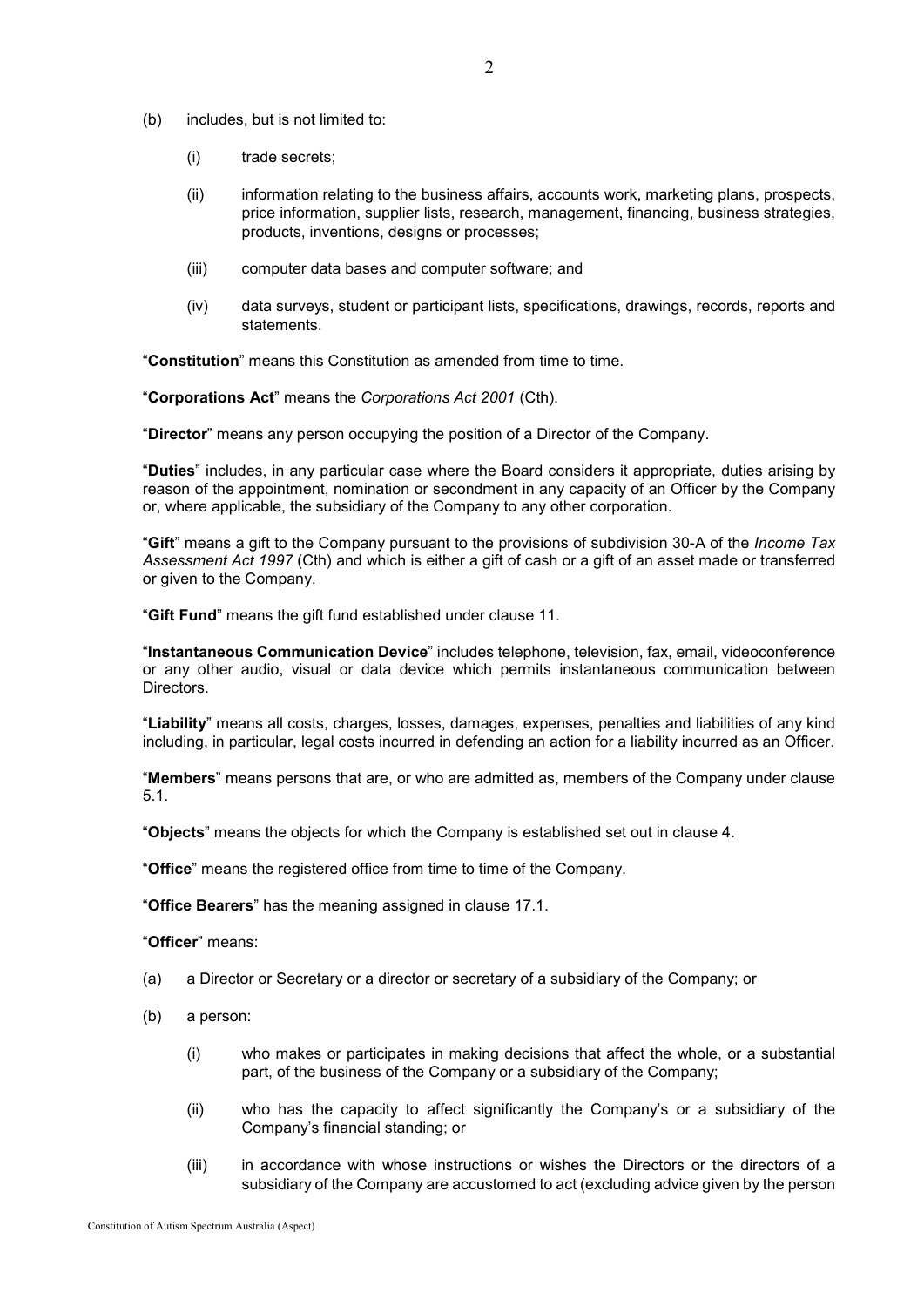in the proper performance of functions attached to the person's professional capacity or as part of their business relationship with the Directors or the directors of a subsidiary of the Company or the Company or a subsidiary of the Company),

and includes a former officer.

"**Present**" in connection with a meeting of Members, means present in person, by corporate representative or by proxy (but not by attorney) at the meeting.

"**Register**" means the register of Members to be kept pursuant to the Corporations Act.

"**Related Body Corporate**" has the meaning given in the Corporations Act.

"**Relevant Extent**" means:

- (a) to the extent the Company is not precluded by law from doing so;
- (b) to the extent and for the amount that the Officer is not otherwise entitled to be indemnified and is not actually indemnified by another person (including, but without limitation, a subsidiary or an insurer under any insurance policy); and
- (c) where the Liability is incurred in or arising out of the conduct of the business of another corporation or in the discharge of the Duties in relation to another corporation, to the extent and for the amount that the Officer is not entitled to be indemnified and is not actually indemnified out of the assets of that corporation.

"**Secretary**" means any person appointed to perform all or any of the Duties of a Secretary of the Company or any person appointed to act temporarily as such.

"**Special Resolution**" has the meaning given to that term in the Corporations Act.

"**Tax Act**" means the *Income Tax Assessment Act 1997* (Cth) and the *Income Tax Assessment Act 1936* (Cth).

## **1.3 Construction**

In this Constitution unless the context otherwise requires:

- (a) words in the singular include the plural and vice versa;
- (b) any gender includes the other gender;
- (c) if a word or phrase is defined its other grammatical forms have corresponding meanings;
- (d) "includes" means includes without limitation;
- (e) a reference to:
	- (i) a person includes a natural person 18 years or over, a partnership, joint venture, unincorporated association, corporation and a government or statutory body or authority;
	- (ii) any legislation includes subordinate legislation under it and includes that legislation and subordinate legislation as modified or replaced;
	- (iii) an obligation includes a warranty or representation and a reference to a failure to comply with an obligation includes a breach of warranty or representation;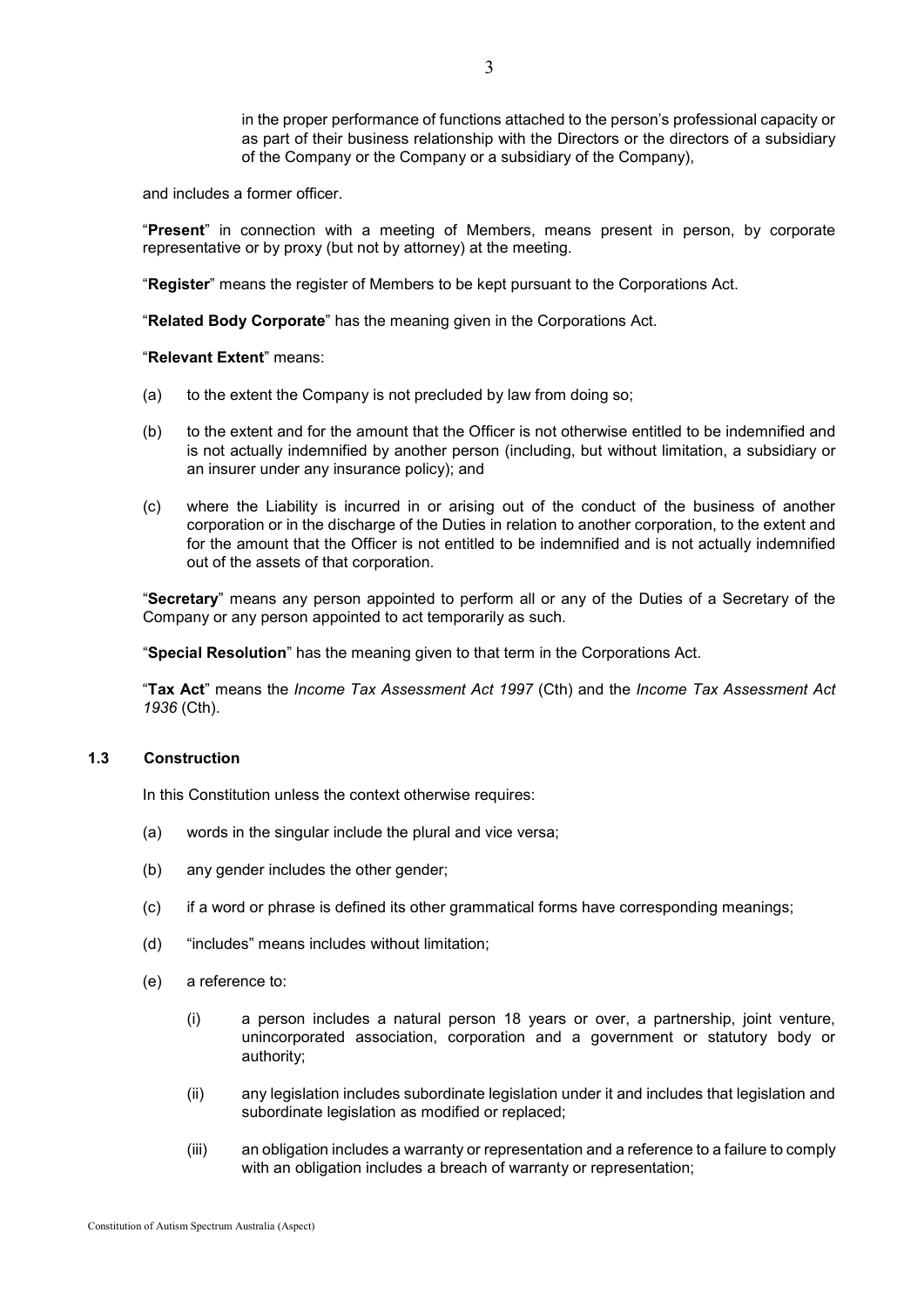- (iv) a right includes a benefit, remedy, discretion or power;
- (v) time is to local time in New South Wales;
- (vi) "\$" or "dollars" is a reference to Australian currency;
- (vii) writing includes any mode of representing or reproducing words in tangible and permanently visible form, and includes fax transmission;
- $(f)$  if the date on or by which any act must be done under this document is not a Business Day, the act must be done on or by the next Business Day; and
- (g) where time is to be calculated by reference to a day or event, that day or the day of that event is excluded.

#### **2 NAME**

The name of the Company is: "Autism Spectrum Australia (Aspect)" or such other name as the Members may approve in accordance with this Constitution and the Corporations Act.

#### **3 REGISTERED OFFICE**

The Office of the Company shall be situated in New South Wales.

#### **4 OBJECTS**

The Company's Objects are:

- (a) to provide direct relief of suffering and distress of those individuals, as well as the families of those individuals, who have Autism Spectrum Disorder or another disability through but not limited to diagnosis and assessment, early intervention, educational services for school-aged children to prepare them for transition to environments that are not autism-specific, the provision of information and other services;
- (b) to raise awareness about Autism Spectrum Disorder to assist in the early identification of the individual with Autism Spectrum Disorder and to provide educational and training services to the professional and the general community about Autism Spectrum Disorder and the issues and needs of individuals with Autism Spectrum Disorder, as well as structured support to the families of those individuals to develop the individual's skills to allow the individual to achieve a good quality of life and provide relief to the families;
- (c) to research and evaluate the services provided;
- (d) to enter into arrangements with others, including any level of government or any society, organisation or company that in the Directors' opinion is conducive to the Objects, and to obtain privileges, financial support or concessions that allow the Company to meet its Objects from those persons;
- (e) to subscribe to or donate or become a member of and cooperate with any other body of persons whose Objects are altogether or in part similar to those of the Company:
- (f) to encourage and solicit the making of donations, Gifts and testamentary dispositions to the Company and obtain and disburse those funds in the furtherance of the Company's Objects;
- (g) to undertake public appeals from time to time to raise funds for the Company's Objects;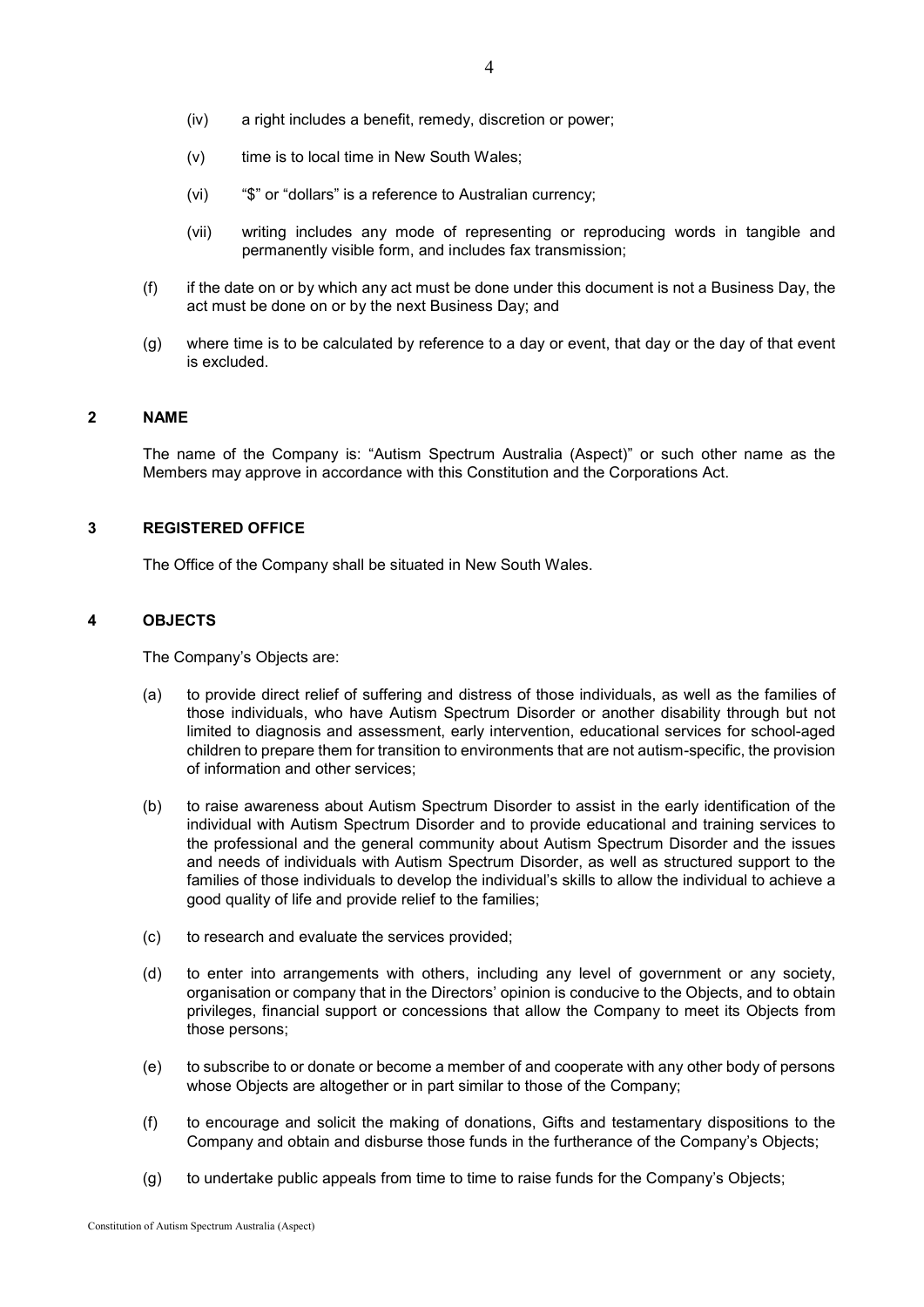- (h) to establish a capital base and to use income from that base to provide an ongoing source of support for the Company to achieve its Objects; and
- (i) to do all such things as are incidental to the attainment of any of the above Objects.

#### **5 MEMBERS**

### <span id="page-8-0"></span>**5.1 Categories of Membership**

- (a) Membership of the Company shall initially be in three classes of Members.
- (b) The three initial classes of Members are:
	- (i) Ordinary Member, being a person that upon payment of the then applicable Membership fee shall, subject to this Constitution, be eligible for admission as an Ordinary Member of the Company.
	- (ii) Life Member, being a person that has given a sum of money or rendered a level of services in-kind to the Company of such magnitude as the Board from time to time determines worthy of a grant of Life Membership.
	- (iii) Life Governor, being a person that has given a sum of money or rendered a level of services in-kind to the Company of significantly greater magnitude than a person who is eligible to become a Life Member that the Board from time to time determines worthy of a grant of Life Governorship.
- (c) The Directors may establish classes of Members and prescribe and vary the qualifications, rights, privileges and obligations of all classes of Membership of the Company.
- (d) Where classes of Members have been established, the Directors may, by resolution, reclassify or convert Members from one class to another.

#### <span id="page-8-2"></span>**5.2 Ordinary Members**

Any person that:

- (a) forwards to the Secretary a written application for Membership (in the form determined by the Board from time to time) agreeing to be bound by the Constitution, and
- (b) pays the then applicable Membership fee and pays any other annual or subscription fees payable,

may be admitted as an Ordinary Member by resolution of the Board in accordance with this **Constitution** 

#### <span id="page-8-1"></span>**5.3 Fees**

- (a) The Membership fee payable by each class of Member and the period for which such fee entitles Membership, will be determined by the Board from time to time. The Board may grant any concession with regards to Membership fees as it thinks fit, including the full or partial waiver of all or any of such fees.
- (b) The annual subscription fee shall be payable annually in advance on the first day of the financial year determined in accordance with clause [21.2\(a\)](#page-27-0) or such other day as the Board determines.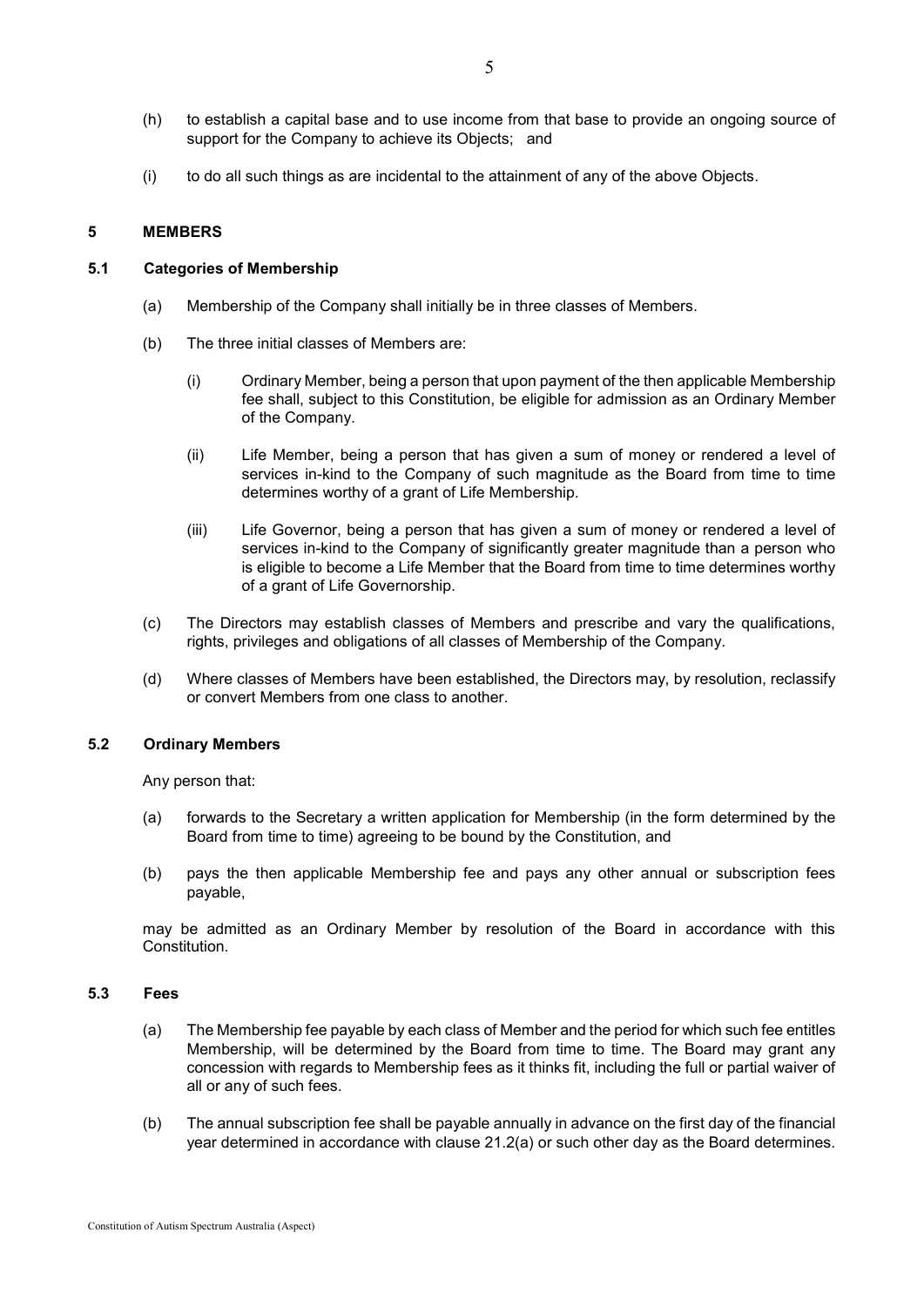- <span id="page-9-0"></span>(c) A Member which ceases to be a Member before any fee becomes due and payable shall not be liable for that fee.
- (d) Subject to clause [5.3](#page-8-1)[\(c\),](#page-9-0) resignation or other termination of a Member's Membership of the Company will not relieve a Member of responsibility for any financial obligations under this Constitution, including fees and other amounts due and payable by the Member to the Company, accruing up to the effective date of termination.

#### **5.4 Notification**

- (a) Upon the Board accepting the application for Membership, the Secretary will send to the person confirmation of their acceptance as a Member.
- (b) If an application for Membership is rejected, the Secretary must, as soon as practicable, notify the applicant that the application has been rejected and shall refund all application and subscription fees paid by the applicant in accordance with claus[e 5.2.](#page-8-2) In no case shall the Board or the Company be required to give any reason for the rejection of the applicant.

#### **5.5 Commencement of Membership**

For the avoidance of doubt, an applicant's Membership commences upon the making of a Board resolution to that effect.

## **5.6 Cessation of Membership**

A person ceases to be a Member if the person:

- (a) resigns his or her Membership by giving one month's written notice to the Secretary or such lesser notice period as may be accepted by the Board;
- (b) dies;
- (c) becomes a person liable, or a person whose assets are liable, to any control or administration under any law relating to physical or mental health;
- (d) is expelled from membership in accordance with clauses [5.7](#page-9-1) and [5.8;](#page-10-0)
- (e) has been on the Register for a period of at least 3 years, and the Company has, for a period of at least 3 years:
	- (i) had reasonable grounds for believing that the person was not residing at the address shown in the Register as the person's address; and
	- (ii) on each occasion during that period when it sought to communicate with the person, being unable after the exercise of reasonable diligence to do so; or
- $(f)$  fails to pay any Membership fee within 60 days of the due date for such payment.

## <span id="page-9-1"></span>**5.7 Expulsion from Membership**

Subject to clause [5.8,](#page-10-0) if in the opinion of the Board, a Member's conduct is detrimental or prejudicial to the welfare, interests, character or Objects (including wilful breach of this Constitution or any regulations made pursuant to this Constitution), the Board may resolve to expel such person from Membership of the Company. A Member expelled from the Company does not have any claim on the Company, its funds or property.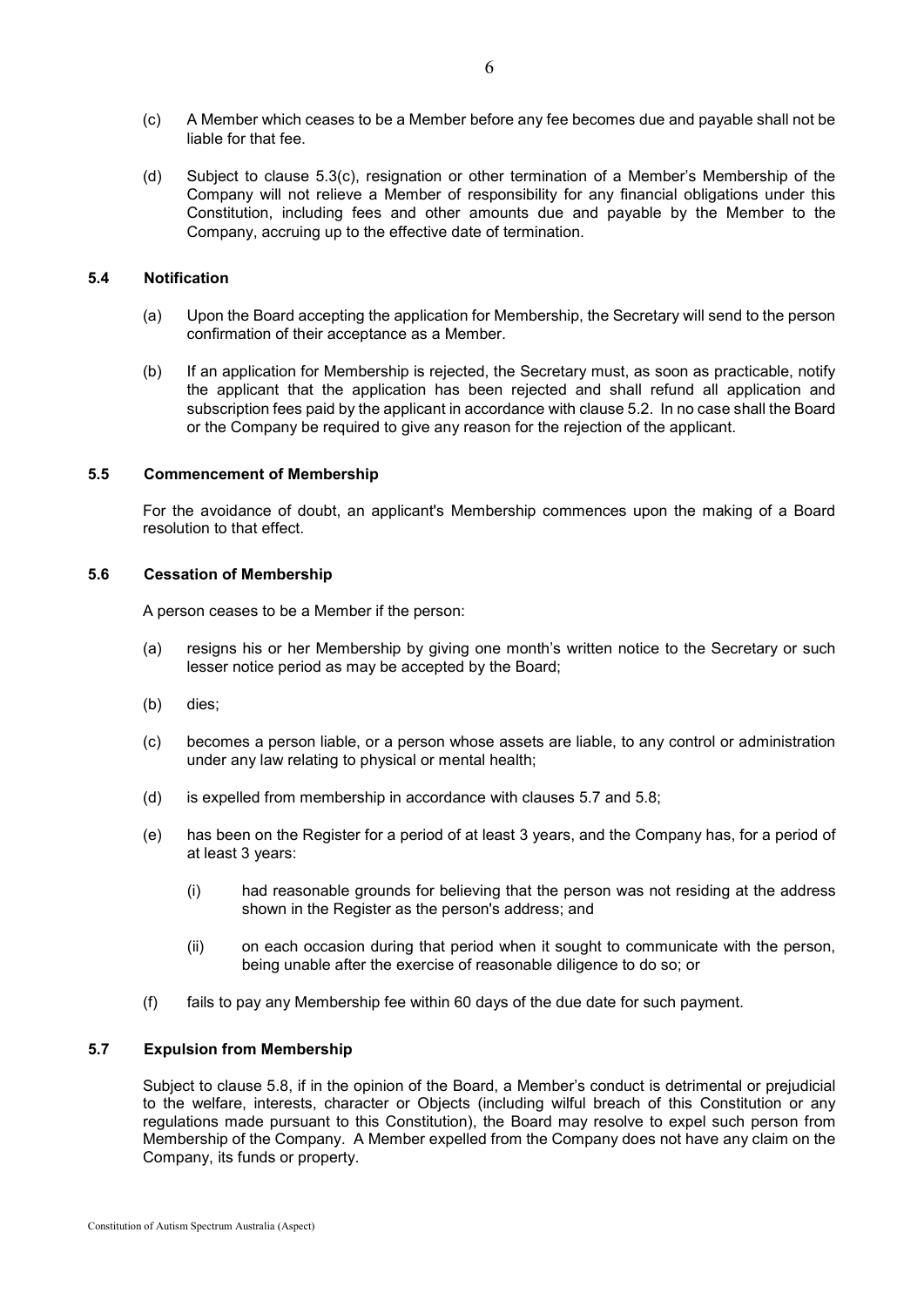## <span id="page-10-0"></span>**5.8 Natural Justice Procedure**

- (a) A resolution of the Board passed at a Board meeting pursuant to clause [5.7](#page-9-1) ("**the resolution**"), shall be of no force or effect unless prior to passing the resolution:
	- (i) the Board has given not less than 14 days prior notice in writing to the Member referred to in the proposed resolution ("**the Notice**");
	- (ii) the Notice includes a statement that the Member has a right to put their case to the Board by giving the Secretary a written statement for circulation to the Directors and appearing at the Board meeting at which the proposed resolution is to be considered to speak for a reasonable time; and
	- (iii) the Notice includes a statement containing reasonable particulars of the person's conduct to be considered by the Board and a description of the resolution proposed.
- (b) Either prior to or at the meeting of the Board, the person may request the Chair to elaborate upon any of the particulars set forth in the Notice. The Board must use all reasonable endeavours to comply with such a request.
- (c) A statement given under paragraph (a)(ii) must be circulated to the Board before the meeting or, if there is insufficient time, read out at the meeting before the resolution is considered, unless the statement is more than 1,000 words or is considered defamatory by the Chair.
- (d) A resolution pursuant to clause [5.7](#page-9-1) will be carried by a majority of 75% of the Directors present at such meeting.
- (e) The Secretary must give the Member written notice of the passing of a resolution pursuant to clause [5.7](#page-9-1) as soon as reasonably practicable after the Board meeting to consider the resolution is held.

#### **6 REGISTER OF MEMBERS**

- (a) The Secretary must keep the Register at the Office and must enter in the Register:
	- (i) the full names and addresses of Members; and
	- (ii) the date on which each Member becomes and ceases to be a Member.
- (b) Each Member must notify the Company in writing of any change in that Member's name, address, or email address, within one month after the change.

## **7 GENERAL MEETINGS**

#### **7.1 Annual general meeting**

An annual general meeting of the Company must be held in accordance with the Corporations Act, notwithstanding section 111L of the Corporations Act.

## **7.2 Holding of general meetings**

- (a) General meetings are to be held at the times and places resolved by the Company in general meetings or, if no time or place is resolved, as resolved by the Board.
- (b) The Company may hold a general meeting: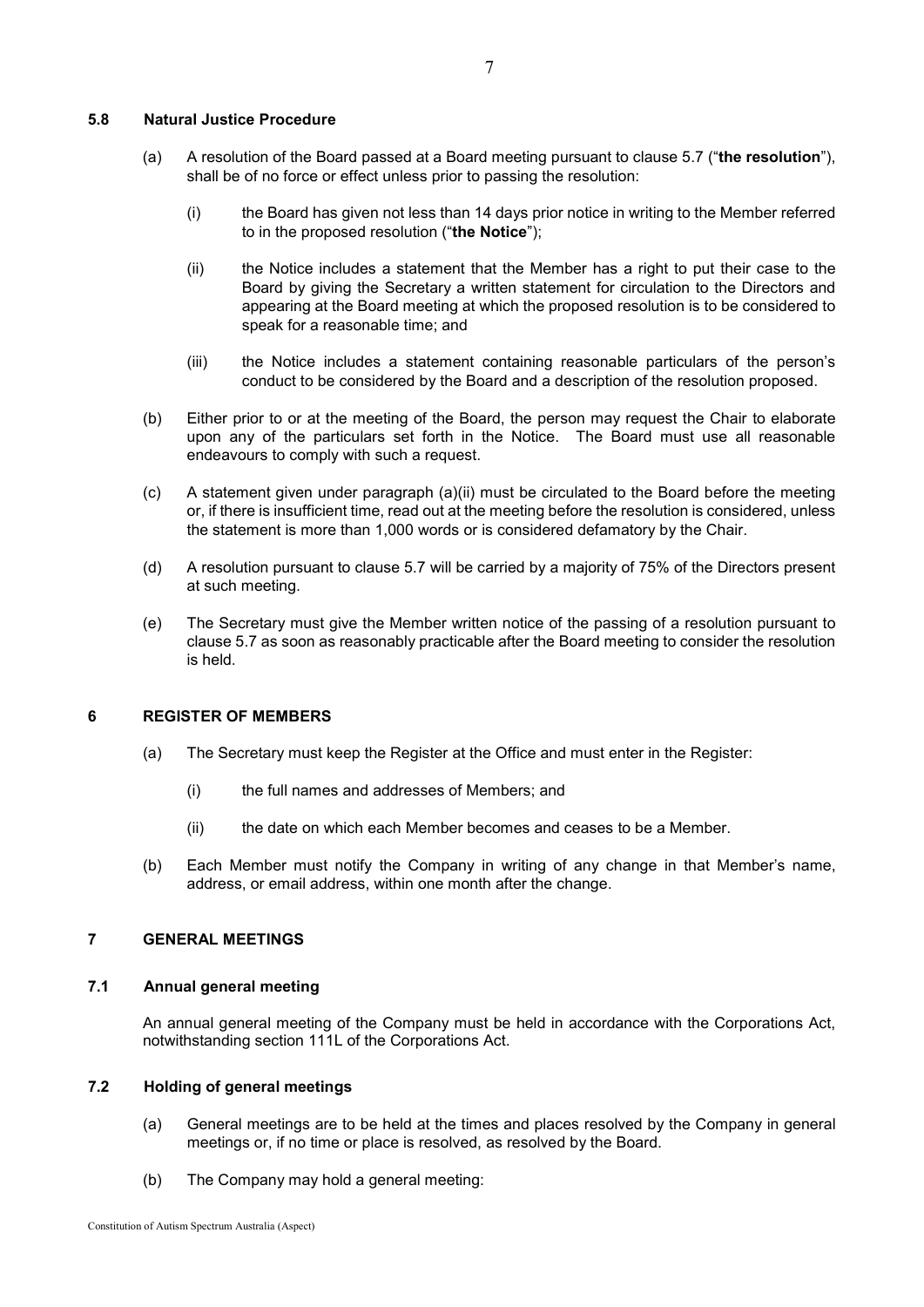- (i) at two or more venues; or
- (ii) to the extent permitted by law,

using any Instantaneous Communication Device that gives Members as a whole a reasonable opportunity to participate, including hearing the proceedings and be heard.

# <span id="page-11-1"></span><span id="page-11-0"></span>**7.3 Convening of general meetings**

- (a) The Directors may at any time and must upon a written requisition made by at least 5% the total Membership in accordance with section 249D of the Corporations Act (notwithstanding section 111L of the Corporations Act), convene a general meeting of the Company.
- (b) Members may inspect and copy the Register by appointment with the Secretary but only for the purpose contemplated in clause [7.3](#page-11-0)[\(a\).](#page-11-1) The Register must not be used for any other purpose.
- (c) Notwithstanding section 111L of the Corporations Act, the written request for a general meeting by the Members must:
	- (i) state the resolution/s to be proposed at the meeting;
	- (ii) be signed by all the Members requesting the meeting; and
	- (iii) be given to the Company at the Office.
- (d) The Board may by notice not later than 72 hours prior to the time of the meeting, change the venue for, postpone or cancel a general meeting, unless the meeting is called and arranged to be held by the Members or the Court under the Corporations Act. Any meeting so postponed shall be taken to have been duly convened under the first notice.
- (e) If a general meeting is called and arranged to be held under section 249D of the Corporations Act (notwithstanding section 111L of the Corporations Act), the Directors may not:
	- (i) postpone it beyond the date by which section 249D requires it to be held; or
	- (ii) cancel it without the consent of the requisitioning Members.

# <span id="page-11-2"></span>**7.4 Notice of meetings**

- (a) At least 21 days' prior notice must be given of a meeting of Members unless the Corporations Act otherwise provides (notwithstanding section 111L of the Corporations Act). The notice must specify the place, date and time of the meeting, the details of any Instantaneous Communication Device used in the meeting, and in the case of special business, the general nature of that business and any other information required by the Corporations Act (notwithstanding section 111L of the Corporations Act).
- (b) A notice convening a general meeting may be given either personally, by post, courier, email or any other form of wire or wireless communication.
- (c) A notice of meeting sent by post is taken to be delivered on the Business Day after it is posted.
- (d) A notice of meeting sent by email or other electronic means is taken to be received on the Business Day that it is sent.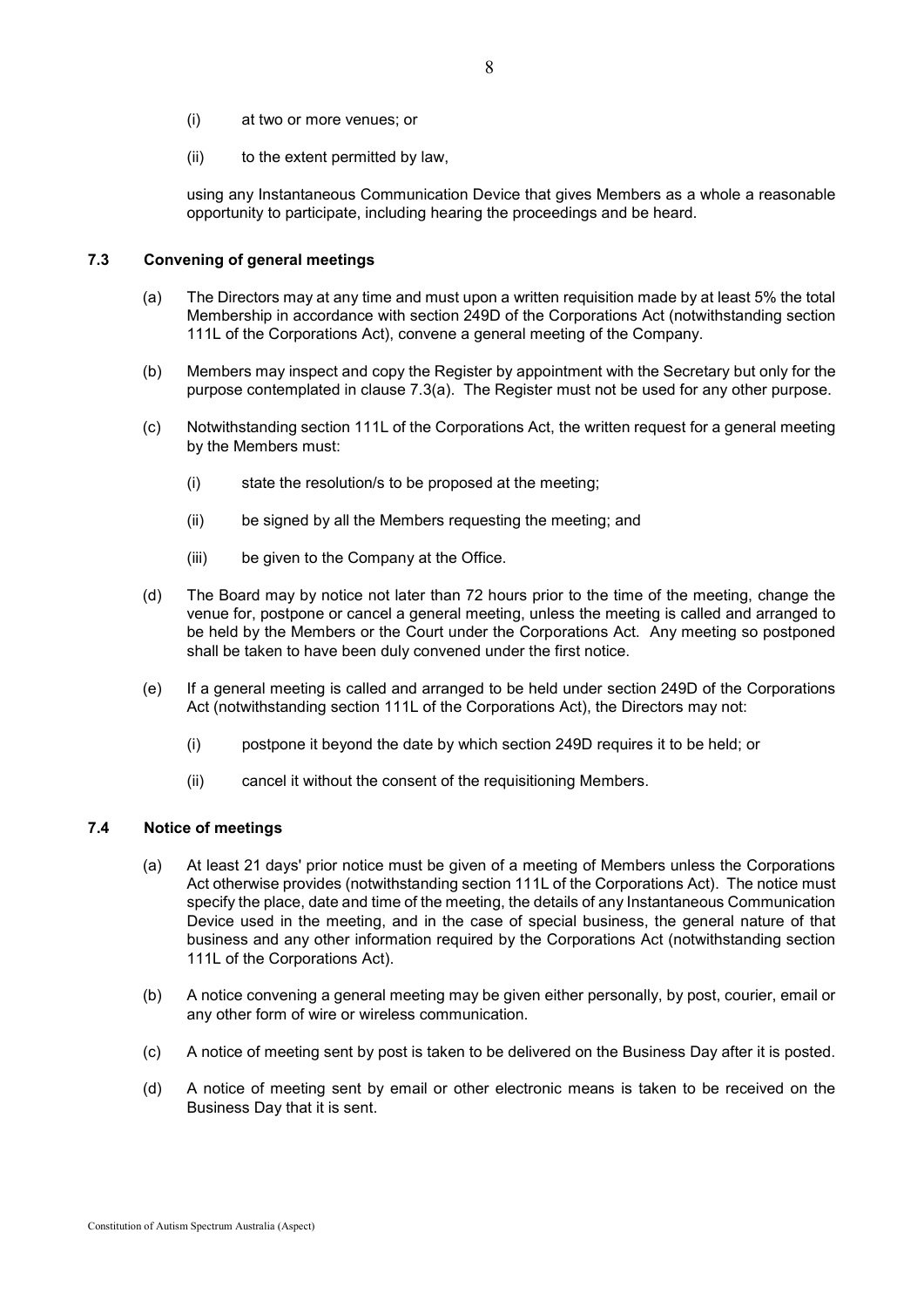## **7.5 Omission to give notice**

The accidental omission to give notice of a meeting to, or the non-receipt of notice of a meeting by, any person entitled to receive notice does not invalidate the proceedings or any resolution passed at the meeting.

#### **7.6 Ordinary and Special business**

- (a) Other than items of business requiring a Special Resolution due to the provisions of the Corporations Act or this Constitution, all other items of business to be conducted at a meeting of Members will be dealt with as ordinary business and will be passed upon the vote in favour of at least 50% of the votes cast by Members Present and entitled to vote on the resolution.
- (b) Business conducted at an annual general meeting for:
	- (i) the confirmation of the minutes of the preceding meeting;
	- (ii) the receipt and consideration of the annual financial report and the reports of the Directors and the auditors;
	- (iii) the appointment of the auditor of the Company;
	- (iv) the election of Directors; and
	- (v) the transaction of any business which under the Corporations Act (notwithstanding section 111L of the Corporations Act) or this Constitution is required to be transacted,

will be dealt with as ordinary business.

#### <span id="page-12-0"></span>**7.7 Resolutions to amend Constitution**

- (a) A resolution to amend this Constitution or this clause [7.7](#page-12-0) shall be dealt with as a Special Resolution and will be decided in the affirmative where 75% of the votes cast by Members Present at the meeting and entitled to vote on the resolution are cast in favour of the resolution.
- (b) The Members must not pass a Special Resolution to amend this Constitution if such an amendment has the effect that the Company is no longer a Charity.
- (c) The Company must notify the Australian Charities and Not for Profits Commission of any amendment to the Constitution.

#### **8 PROCEEDINGS AT GENERAL MEETINGS**

#### **8.1 Quorum**

No business is to be transacted at any general meeting unless a quorum is present at the time the meeting proceeds to business. 15 Members Present constitute a quorum for the transaction of the business of a general meeting.

### **8.2 Lack of quorum**

If within 30 minutes after the time appointed for the general meeting a quorum is not present:

(a) in the case of a meeting convened upon the request of the Members, the meeting must be dissolved; and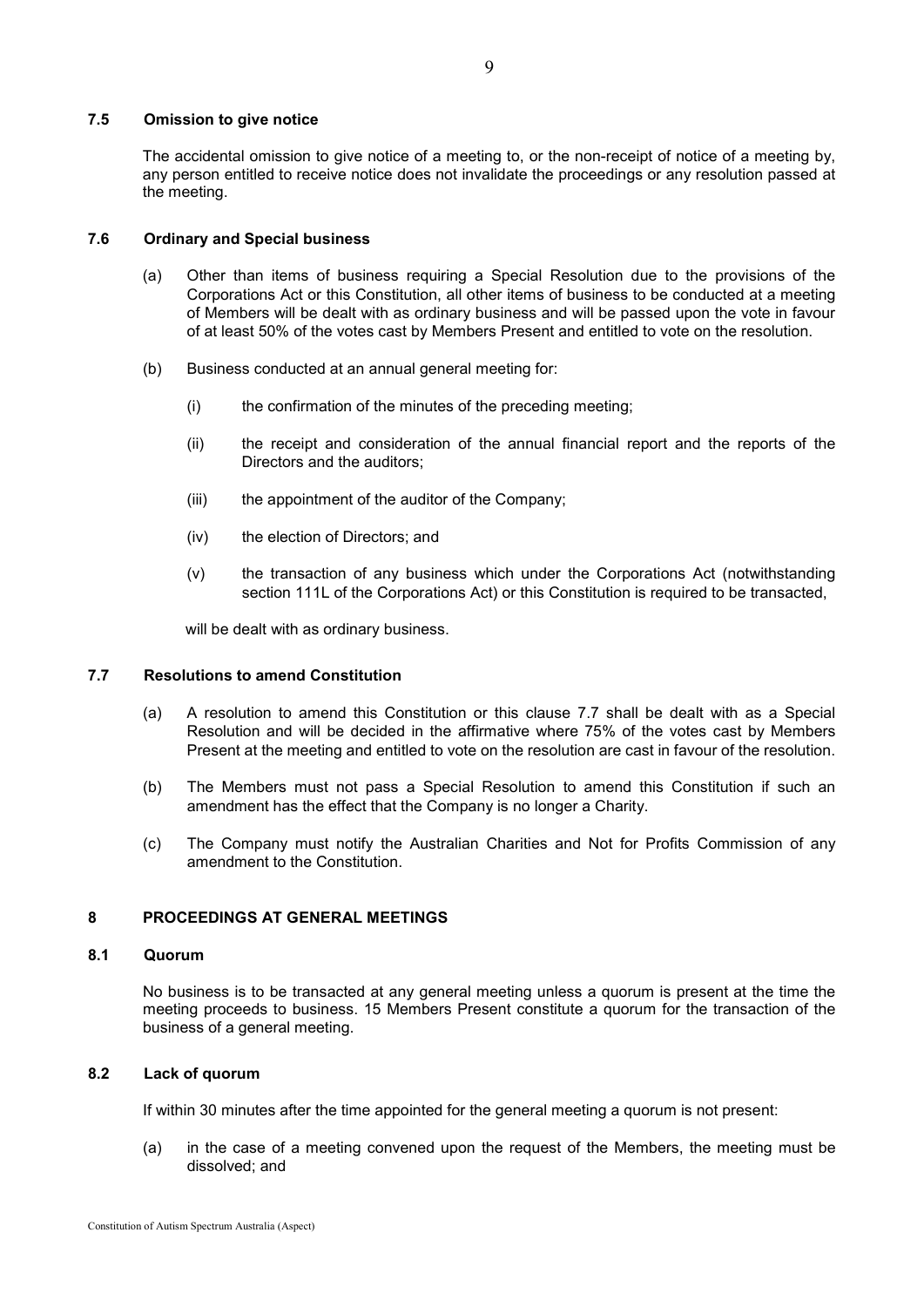(b) in any other case, the meeting will stand adjourned to the same day in the next week at the same time and place or to such other day time and place as the Directors determine. If at the adjourned meeting a quorum is not present within 30 minutes after the time appointed for the meeting, the meeting will be dissolved.

#### **8.3 Departure of Members Affecting Quorum**

If a quorum is present at the time appointed for the meeting (or within 30 minutes after the time appointed) but sufficient Members depart so that there is no longer a quorum, the Members Present may adjourn the meeting until a quorum is present, at which time any business may be transacted that would have been transacted at the meeting as originally called.

#### **8.4 Chair**

The Chair of the Board presides as Chair at every meeting of Members. If there is no Chair or if the Chair is not present within 15 minutes after the time appointed for the meeting or is unable or unwilling or refuses to act as chairperson of the meeting, the Deputy Chair (if any) must act as Chairperson of the meeting. If there is no Deputy Chair, or if the Deputy Chair is not present within 15 minutes after the time appointed for the meeting or is unable or unwilling or refuses to act as chairperson of the meeting, the Members Present and entitled to vote at the meeting must choose another Director as Chair. If no Director is so chosen or if none of the Directors present are willing to take the Chair, the Members Present must choose one of their own number to be Chair of the general meeting of Members.

## **8.5 Adjournment**

The Chair of a general meeting may, with the consent of the meeting (and must if directed by the meeting), adjourn the meeting from time to time and place to place, but no business is to be transacted at an adjourned meeting other than the business left unfinished at the meeting from which the adjournment took place.

#### **8.6 Notice of adjourned meeting**

It is not necessary to give notice of an adjournment or of the business to be transacted at an adjourned general meeting, unless the meeting is adjourned for 21 days or more, in which case notice of the adjourned meeting is to be given as in the case of an original meeting.

#### <span id="page-13-2"></span><span id="page-13-0"></span>**8.7 Decision on resolutions**

- (a) Subject to clause [8.7](#page-13-0)[\(c\),](#page-13-1) a resolution put to the vote at a general meeting of the Company, is to be decided on a show of hands unless a poll is (before or on the declaration of the result of the show of hands) demanded by the Chair (other than a resolution for the election of the Chair of a meeting or a resolution for the adjournment of a meeting) or by not less than 10 Members Present and having the right to vote at the meeting.
- (b) In the event of an equality of votes on a show of hands or on a poll the Chair shall not have a casting vote in addition to any vote to which the Chair may be entitled as a Member.
- <span id="page-13-1"></span>(c) A question arising at a general meeting of the Company relating to the order of business, the entitlement of any person to attend or vote at the meeting, meeting procedure or conduct of the meeting must be referred to the Chair of the meeting, whose decision is final.

#### **8.8 Minutes as evidence of result**

Unless a poll is duly demanded in accordance with clause [8.7\(a\),](#page-13-2) a declaration by the Chair that a resolution has, on the show of hands, been carried or lost, and an entry to that effect in the book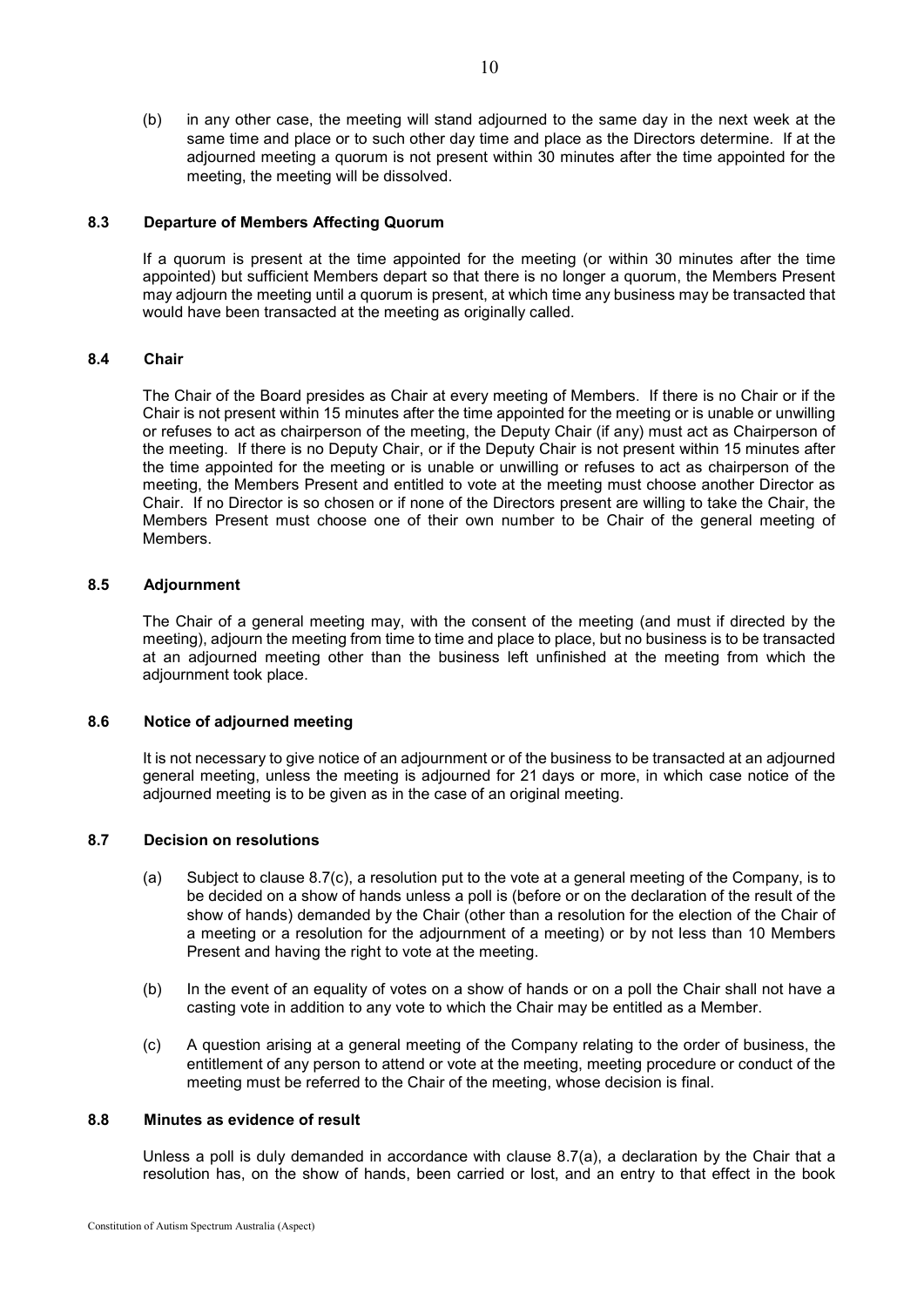containing the minutes of the proceedings of the Company signed by the Chair, is conclusive evidence of the fact, without proof of the number or proportion of the votes recorded in favour of or against the resolution.

## **8.9 Taking of poll**

- (a) If a poll is duly demanded it must be taken before the close of the meeting in the manner and at the time and place, as the Chair of the meeting may direct. The result of the poll will be deemed to be the resolution of the meeting at which the poll was demanded provided that a poll on the election of a Chair of a meeting or on any question of adjournment must be taken at the meeting and without adjournment.
- (b) The demand for a poll does not prevent the meeting continuing for the transaction of any business other than the question on which a poll has been demanded.
- (c) A poll may be demanded before a vote is taken, before the voting results on a show of hands are declared or immediately after the voting results on a show of hands are declared.
- (d) The demand for a poll may be withdrawn.
- (e) In the case of a dispute as to the admission or rejection of a vote on a show of hands or on a poll, the Chair must determine the dispute and the determination made in good faith will be final and conclusive.

#### **8.10 Rights of Officers and Advisers to attend General Meetings**

- (a) Any Director and the Company Secretary shall be entitled to attend and to speak at any general meeting.
- (b) The Company's auditor (or auditor's representative) is entitled to attend and speak at any general meeting, on any part of the business of the meeting that concerns the auditor in their capacity as auditor. The auditor's right to attend and speak at any meeting is not affected by the auditor retiring at the meeting or a resolution being passed removing the auditor from office.
- (c) Any other person (whether a Member or not) requested by the Board to attend any general meeting shall be entitled to be present and, at the request of the Chair, to speak at that general meeting.

#### **9 REPRESENTATION AND VOTING OF MEMBERS**

#### **9.1 Representation**

Members shall have the right to attend and vote at meetings of Members, provided they have paid all fees due and payable at the date of the notice of meeting on or before the date of the meeting.

## **9.2 Entitlement to vote**

Subject to this Constitution and any rights or restrictions attached to any class of Membership, at a general meeting every Member Present has one vote, whether on a show of hands or on a poll.

#### **9.3 When there is an equality of votes**

In the case of an equality of votes whether on a show of hands or on a poll, the motion is lost.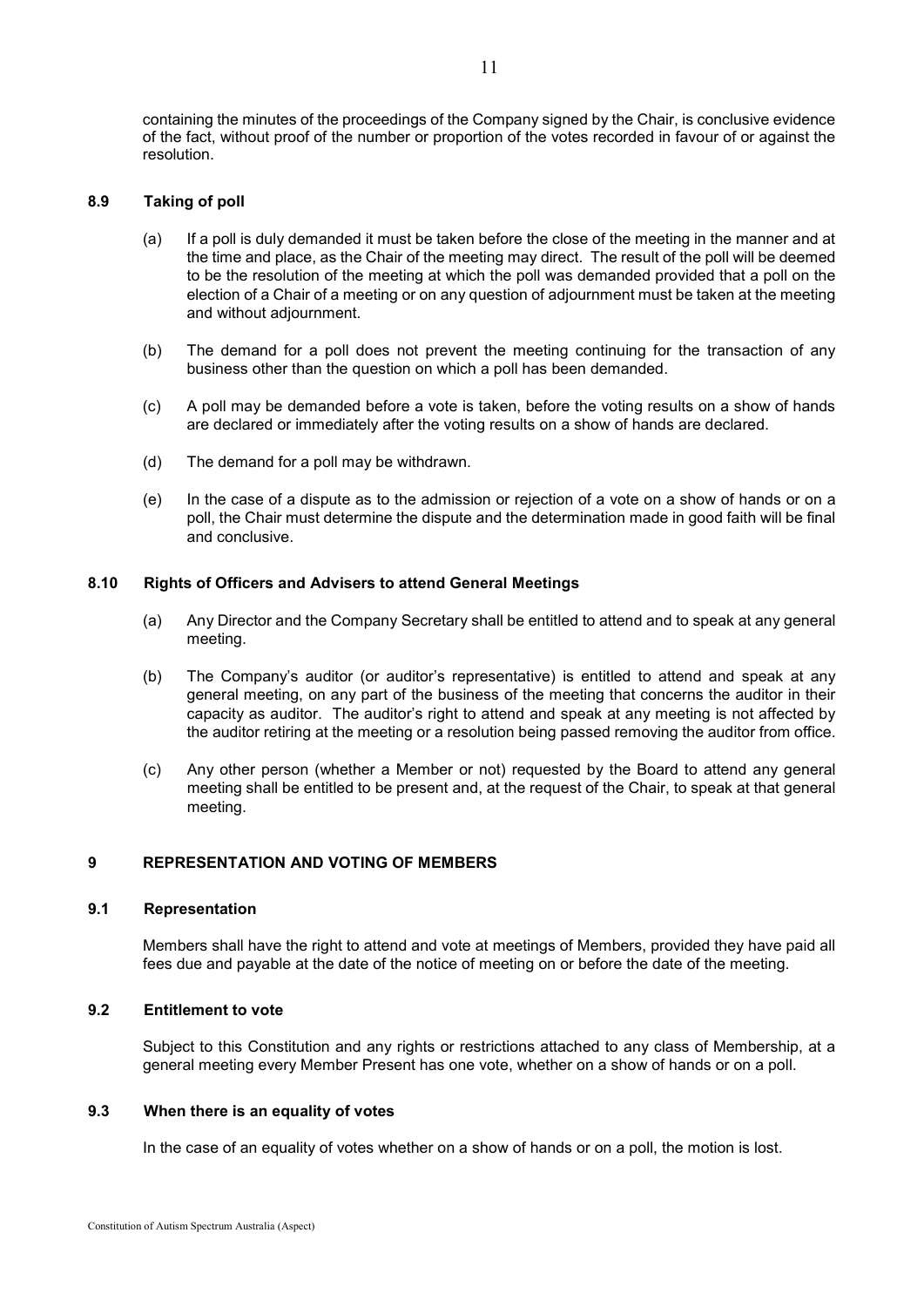# **10 PROXIES**

#### **10.1 Appointment of proxy**

Subject to section 249X(3) of the Corporations Act (notwithstanding section 111L of the Corporations Act), a Member may appoint one proxy only, who may but need not be a Member of the Company, and that proxy is entitled to vote on a show of hands or on a poll.

## **10.2 Instrument of proxy**

The instrument appointing a proxy must be in writing signed by the appointor. An instrument appointing a proxy may direct the manner in which the proxy is to vote in respect of a particular resolution. Where an instrument contains such direction, the proxy is not entitled to vote on the proposed resolution except as directed in the instrument. A proxy may vote as the proxy thinks fit on any motion or resolution in respect of which no manner of voting is indicated. The instrument appointing a proxy is valid for any adjournment of the meeting as well as for the meeting to which it relates, unless the contrary is stated.

## <span id="page-15-0"></span>**10.3 Proxy to be deposited at the Office**

- (a) The instrument appointing a proxy and the authority (if any) under which it is signed, or a certified copy of the authority, must be received by the Company not later than 5.00 pm on the Business Day before the general meeting or adjourned meeting or taking of the poll, at which the person named in the instrument proposes to vote. If this clause [10.3](#page-15-0) is not complied with, the instrument of proxy will be invalid.
- (b) An instrument appointing a proxy is received when it is received at any of the following:
	- (i) the Office; or
	- (ii) a place or electronic address specified for the purpose in the notice of meeting.

#### **10.4 Form of proxy**

The Board shall from time to time determine the form of the instrument of proxy, which will be valid, if it is signed by the Member making the appointment.

An instrument of proxy in which the name of the appointee is not filled in is taken to be given in favour of the Chair of the meeting to which it relates.

## **10.5 Proxy's Authority**

A proxy's authority to speak and vote for a Member at a meeting is suspended while the Member is present at the meeting, unless the Member directs otherwise.

#### **10.6 Power to demand poll**

The instrument appointing a proxy is taken to confer authority to demand, or join in demanding, a poll.

#### **10.7 Identification of proxy**

The Chair of a meeting may require a person acting as a proxy to establish to the satisfaction of the Chair that he or she is the person nominated as proxy in the form of proxy lodged under this Constitution. If the person does not comply, that person may be excluded from voting either upon a show of hands or upon a poll.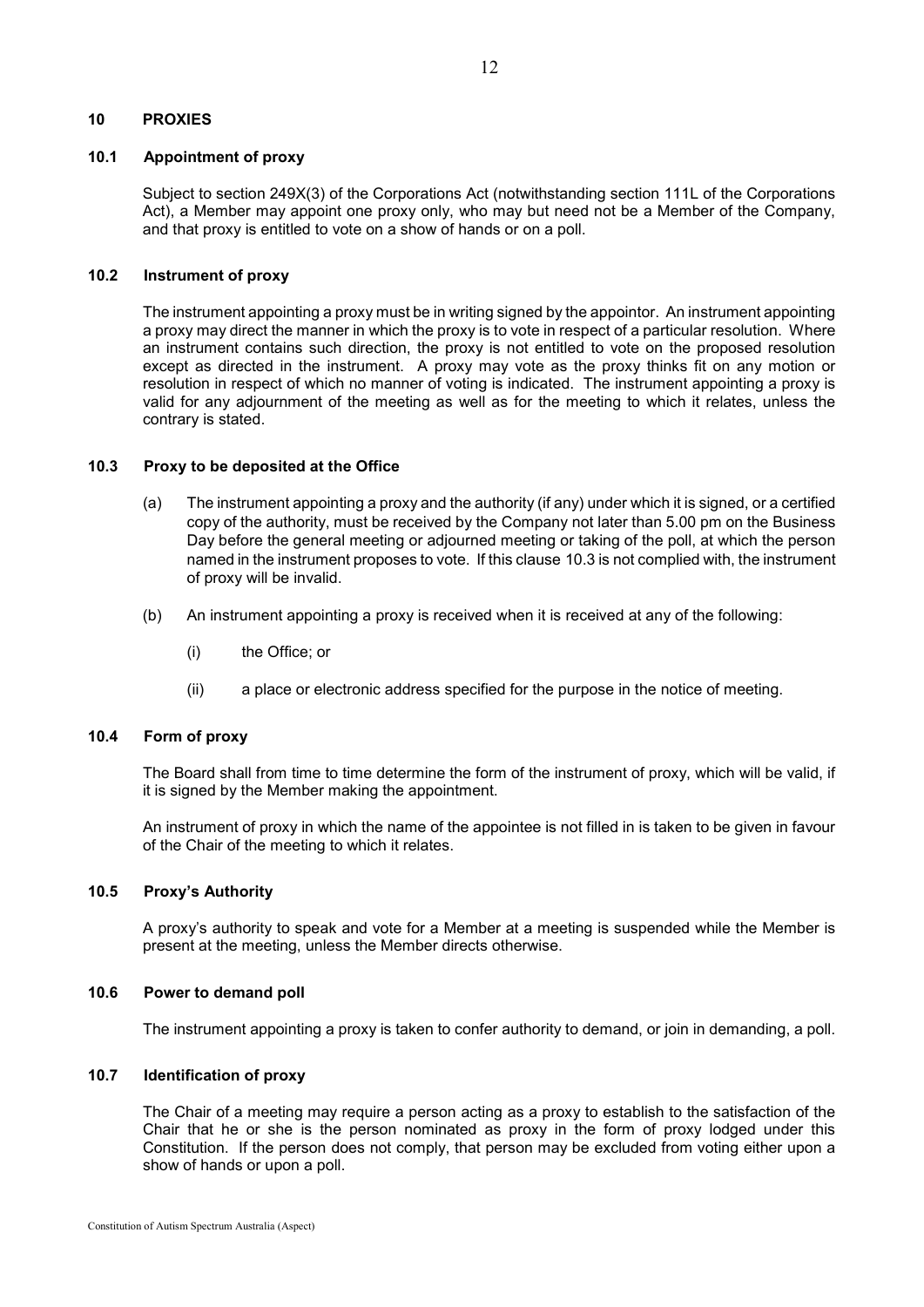#### **11 DIRECTORS**

#### **11.1 Number and Composition**

The Board shall consist of not less than 8 persons and not more than 12 persons and:

- (a) shall contain up to 10 persons elected by Members (**Member-elected Directors**); and
- (b) if the Board determines, shall contain up to 2 persons appointed by the Board (**Boardappointed Directors**).

The Company in a general meeting may by resolution increase or reduce the number, or alter the composition, of Directors specified in clause 11.1 and may determine the number of Directors to retire by rotation in accordance with clause [13.1\(a\).](#page-17-0)

# **11.2 Directors must be Members**

All Directors, whether Member-elected Directors or Board-appointed Directors, must be Members.

## **11.3 No remuneration**

Except as provided for in clause [27,](#page-31-0) no Director may receive any remuneration for his or her services as a Director.

# **11.4 Vacancies**

Subject to clauses 11.2 and [11.6,](#page-16-0) if any vacancy of Member-elected Directors occurs, that vacancy may be filled by a person appointed by the Board. The person filling the vacancy holds office only until the next annual general meeting and is then eligible for election by the Members, but such person's appointment to fill the casual vacancy will not be taken into account in determining the Directors whose tenure is to expire by rotation at that meeting under clause [13.](#page-17-1)

## <span id="page-16-1"></span>**11.5 Board-appointed Directors**

Subject to clauses 11.2 an[d 11.6,](#page-16-0) the Board may at any time appoint any person as a Board-appointed Director, provided that there may only be a maximum of two Board-appointed Directors. The tenure of all Board-appointed Directors expires at the next Board meeting to occur after every annual general meeting of the Company. Upon the expiry of the tenure of any Board-appointed Director, the Board may re-appoint him or her as a Board-appointed Director in accordance with this clause.

## <span id="page-16-0"></span>**11.6 Director Tenure**

No Director (whether a Member-elected Director or a Board-appointed Director) shall serve for more than ten (10) consecutive years in office (**Maximum Term**). A Director who has served the Maximum Term may be appointed as a Board-appointed Director pursuant to clause [11.5](#page-16-1) for a maximum of two (2) additional terms of one (1) year where the Board by Special Resolution in each of those years determines that the appointment of that person as a Board-appointed Director for such additional term would be in the best interests of the Company.

## **12 MANAGEMENT OF THE COMPANY**

(a) Subject to the Corporations Act, the ACNC Legislation and any other provision of this Constitution, the business and affairs of the Company shall be managed by the Board which may exercise all the powers and do everything that the Company may exercise or do and which is not required to be exercised or done by the Company in general meeting. Without limitation, the Board may exercise all the Company's powers to: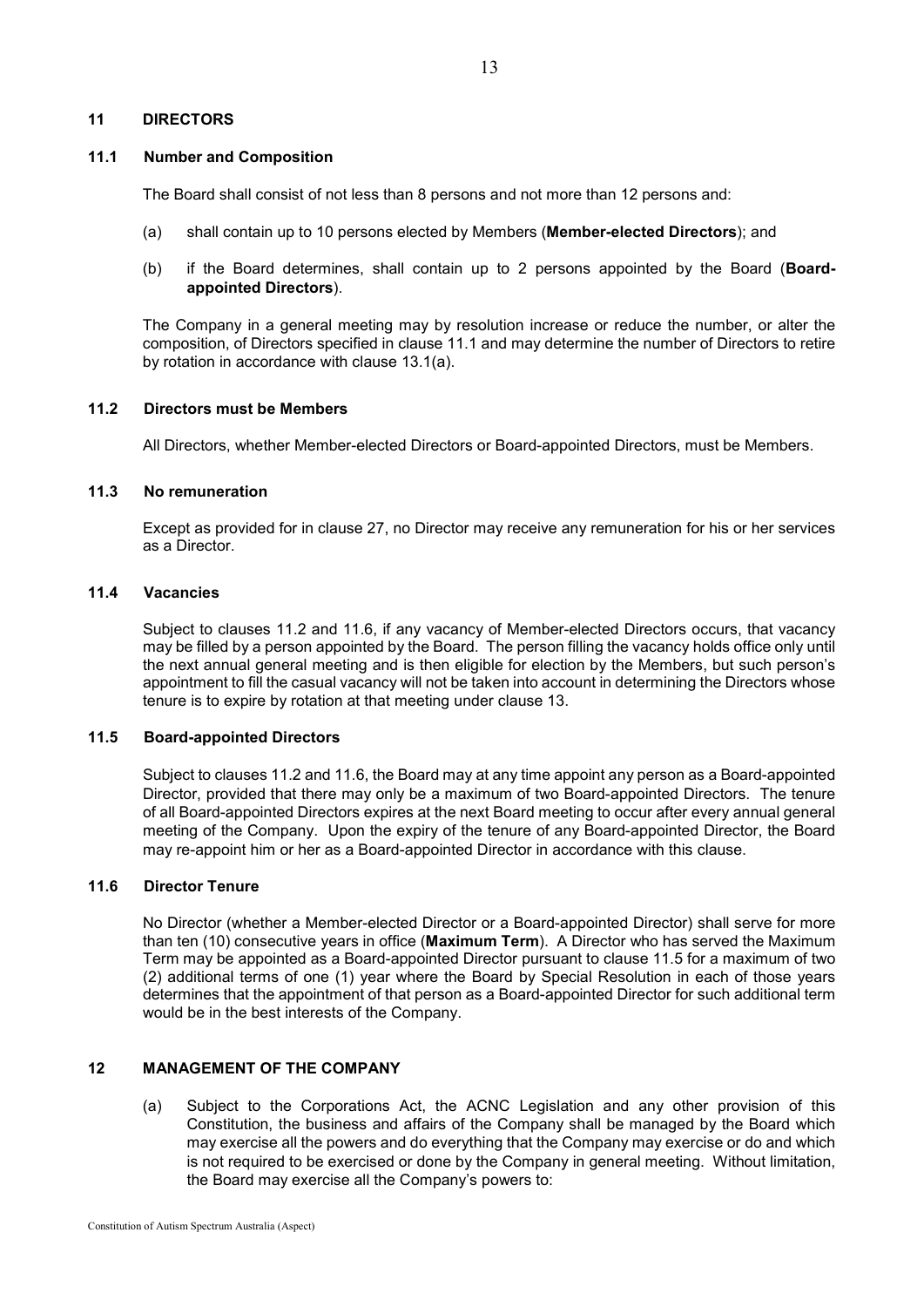- (i) borrow or otherwise raise money;
- (ii) charge Company property; and
- (iii) issue debentures or give any other security for a debt, Liability or obligation of the Company or (subject to clause [27\)](#page-31-0) any other person.
- (b) The Board may from time to time make regulations (not being inconsistent with this Constitution) governing the operations and administration of the Company and such other matters as the Board thinks fit. All such regulations must be displaced on the website of the Company as soon as practicable after such regulations are made.
- (c) The Board may:
	- (i) appoint or employ a person to be an Officer, agent or attorney of the Company with powers, authorities, discretions and Duties, including those vested in or exercisable by the Board for such period and subject to such conditions as the Board thinks fit;
	- (ii) authorise an Officer to delegate powers and Duties vested in that Officer; and
	- (iii) subject to any provision of this Constitution, the Corporations Act or the ACNC Legislation to the contrary, dismiss or remove any agent, Officer or attorney with or without cause.

# <span id="page-17-1"></span>**13 APPOINTMENT AND REMOVAL OF DIRECTORS**

## <span id="page-17-2"></span><span id="page-17-0"></span>**13.1 Director's retirement by rotation:**

- (a) By the operation of this clause 13, and subject to clause [13.1](#page-17-2)[\(c\)](#page-17-3) to [\(e\),](#page-17-4) the tenure of one-third of the Member-elected Directors holding office prior to each annual general meeting (or, if their number is not a multiple of three, then the whole number nearest to and less than one-third of the Member-elected Directors appointed) less the number of Member-elected Directors who have retired or been removed since the last annual general meeting, will automatically expire.
- (b) For the purpose of clause 13.1(a), those Member-elected Directors whose tenure will automatically expire shall be determined by selecting from among those Directors who have held the office of Director of the Company for three or more years, beginning with those who have been in office for the longest continuous period of time, and where 2 or more Directors have held office for an equal continuous period of time, then the selection between them shall be determined by lot administered by the Secretary.
- <span id="page-17-3"></span>(c) No Member-elected Director will have his or her tenure automatically expire due to the operation of clause [13.1](#page-17-2)[\(a\)](#page-17-0) more than once in every 3 year period.
- (d) Subject to the operation of this clause 13, each Member-elected Director is elected for a term of 3 years expiring upon the commencement of the third annual general meeting held after the Director was last appointed.
- <span id="page-17-4"></span>(e) Subject to clause [11.6,](#page-16-0) a Director whose tenure expires is eligible for re-election without needing to give any prior notice of his or her intention to submit himself or herself for re-election.
- (f) A retiring Member-elected Director shall be entitled to act as a Director throughout the meeting at which he or she retires.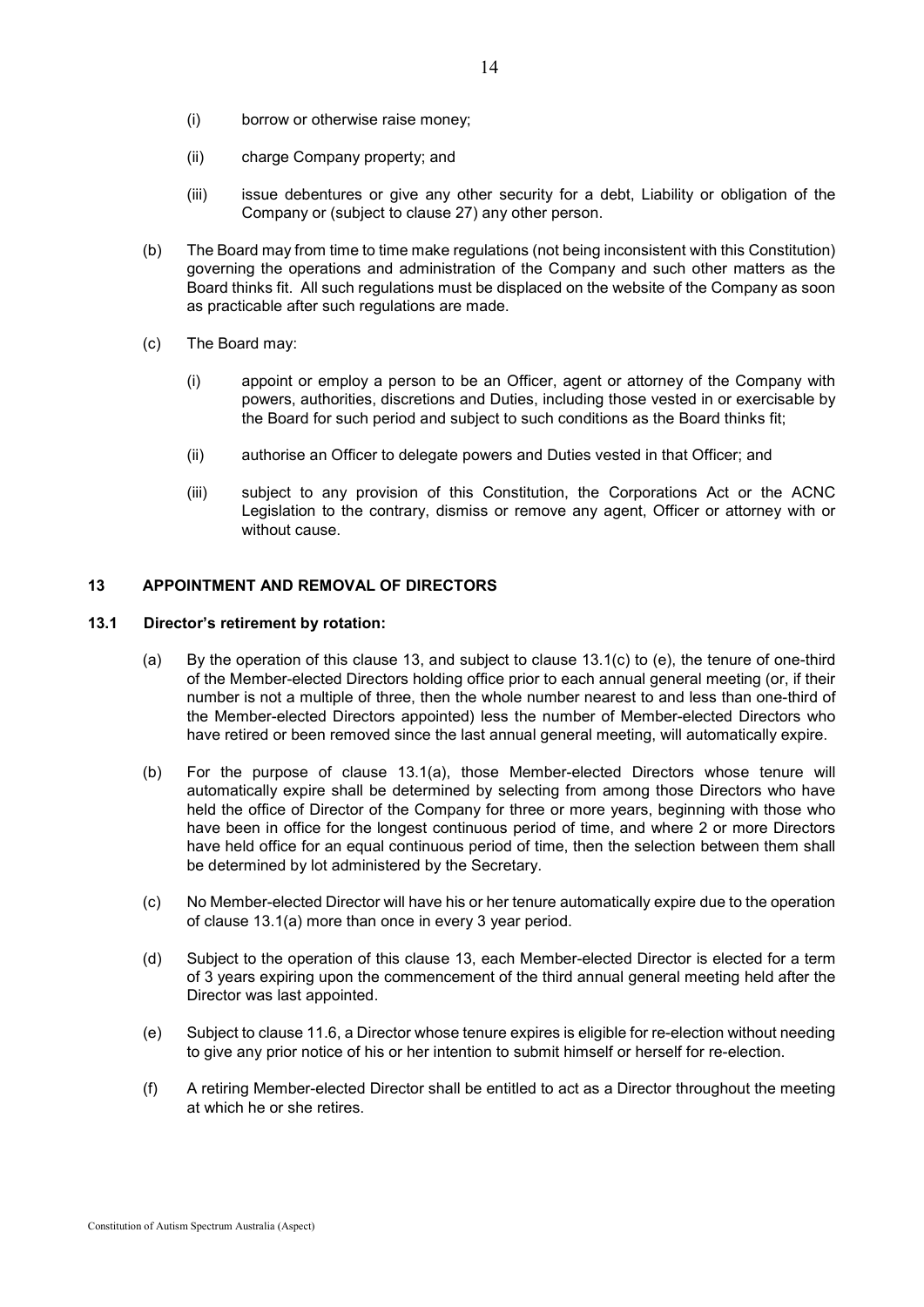## <span id="page-18-0"></span>**13.2 Election of Directors by Members**

- (a) The Directors shall call, at least 45 days prior to each annual general meeting, for nominations for election as Member-elected Directors from Members. For avoidance of doubt, such notice may be given by the Directors to the Members on the Company's website or using any other method the Directors think fit and need not be given to Members individually.
- <span id="page-18-1"></span>(b) All nominations of candidates for election as Member-elected Directors must be received in writing at least 28 clear days before the relevant annual general meeting (**Nominations Closing Date**). The nominations must be duly signed by 2 Members and include a consent to act as a Director signed by the candidate and any other information required by the Board. The Secretary must compile a list of candidates (**Director Candidate List**) from all duly completed nominations received by the Secretary before the Nominations Closing Date.
- (c) The Board may nominate such additional candidates for inclusion in the Director Candidate List as it thinks fit.
- (d) The Director Candidate List must be forwarded to all Members not less than 21 days (or such lesser period as is from time to time permitted by the Corporations Act, notwithstanding section 111L of the Corporations Act) prior to the annual general meeting at which an election is to take place.
- (e) Subject to clause 11.2, no person except a Member-elected Director whose tenure has expired, a person nominated in accordance with clause [13.2](#page-18-0)[\(b\)](#page-18-1) or a person recommended by the Board for election in accordance with clause 13.2(c), is eligible to be included in the Director Candidate List.
- (f) The election of Directors shall take place by way of resolution of Members Present at the annual general meeting, or in the event that more candidates have been nominated than vacancies exist on the Board, by ballot, as determined by the Board. Any ballot to elect Directors pursuant to this clause will be supervised by the Secretary or such other person as may be appointed by the Board to act as returning officer. In the case of an equality of votes for 2 or more candidates for the same position, a further ballot will be taken to determine the successful candidate.

#### **13.3 Director Resignation**

Any Director may resign from office upon giving notice in writing to the Secretary of the Director's intention to do so and such resignation takes effect upon the expiration of the notice or its earlier acceptance by the Board.

## <span id="page-18-2"></span>**13.4 Removal of Directors**

- (a) Subject to clause [13.4](#page-18-2)[\(b\),](#page-18-3) the Company in general meeting may, by resolution, remove any Director from office.
- <span id="page-18-3"></span>(b) No resolution for the removal of a Director from office is to be put to a general meeting, unless notice signed by a Member duly qualified to vote at that meeting and signifying the intention of that Member to propose that resolution is received by the Company not less than 28 clear days before the date appointed for holding the meeting.
- (c) The Director who is the subject of the notice referred to in clause [13.4](#page-18-2)[\(b\)](#page-18-3) may make representations in writing to the Secretary or Chair within a period of 28 days and may request that the representations be provided to the Members.
- (d) Representations supplied by a Director under clause 13.4(c) must be provided to the Board before they are despatched to Members or, if there is insufficient time for the representations to be despatched to Members, read out at the meeting before the resolution is considered by the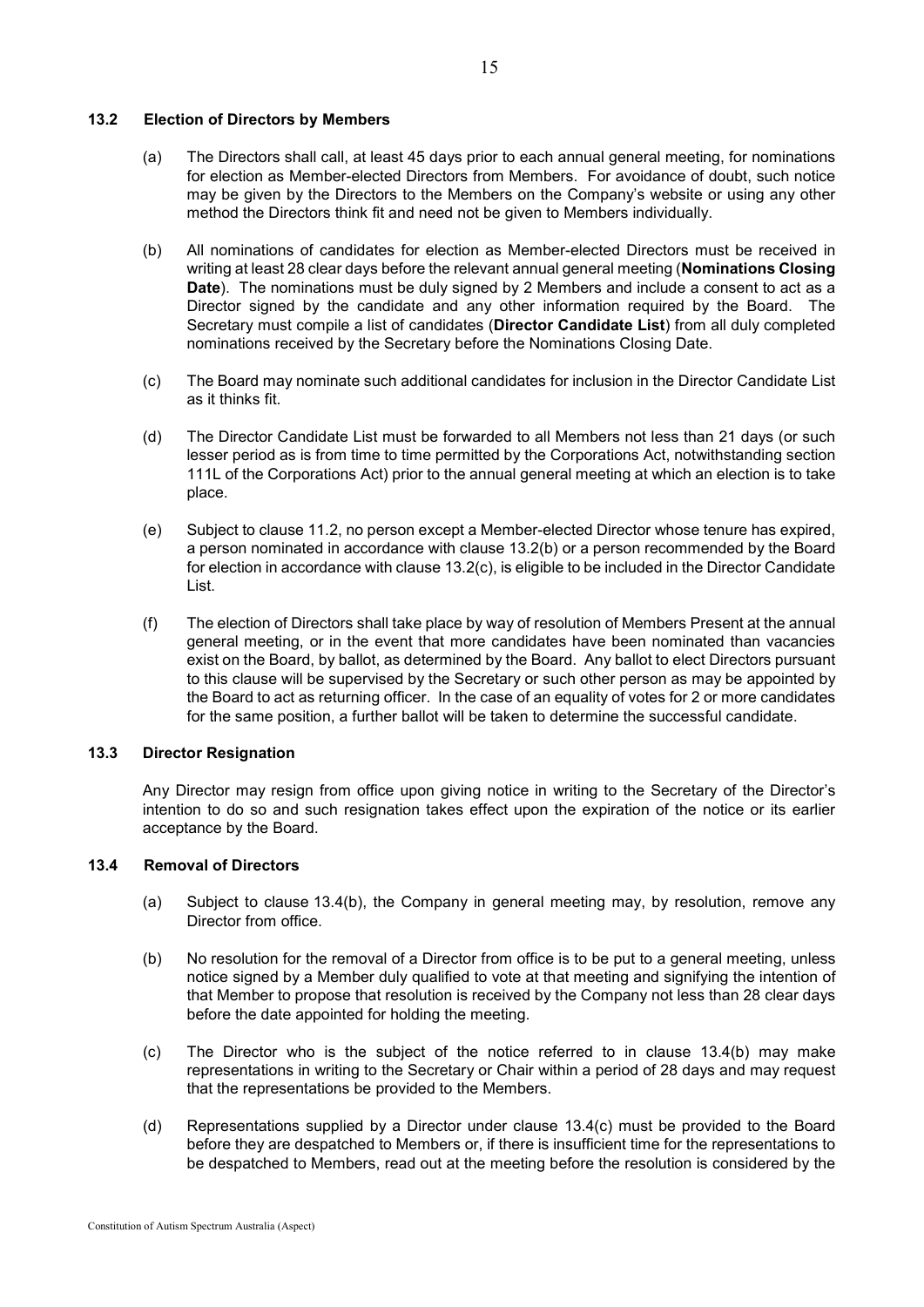Members Present, unless the statement is more than 1,000 words or is considered defamatory by the Chair.

## **14 DISQUALIFICATION OF DIRECTORS**

- (a) In addition to the circumstances in which the office of Director becomes vacant by virtue of the Corporations Act or elsewhere in this Constitution, the office of a Director becomes vacant if:
	- (i) the Director becomes of unsound mind or a person whose personal estate is dealt with in any way under the law relating to mental health;
	- (ii) the Director becomes bankrupt or an insolvent under administration or makes any composition or arrangement with, or enters into an assignment for the benefit of, his or her creditors or any class of them;
	- (iii) the Director is removed from office pursuant to this Constitution or the Corporations Act;
	- (iv) the Director becomes ineligible to be a Director under the ACNC Legislation;
	- (v) the Director resigns by notice in writing to the Secretary or refuses to act;
	- (vi) the Director is absent from three (3) consecutive meetings of the Board without leave of absence from the Chair and the Board resolves that the Director's office be vacated;
	- (vii) the period for which the Director is appointed expires; or
	- (viii) the Director dies or ceases to be a Member.
- (b) No proceedings of the Board, or any resolution passed at any meeting, will be invalidated by reason of any Director taking part or concurring in such meeting or resolution being then disqualified until an entry is made in the minutes of the Board of the Director's office having been so vacated.

## <span id="page-19-1"></span>**15 DIRECTOR'S OBLIGATIONS**

#### <span id="page-19-0"></span>**15.1 Performance of Duties**

The Directors must ensure they are aware of and comply with their duties as directors under relevant legislation, including in particular, the duties referred to in any governance standards made under the ACNC Legislation.

#### **15.2 Confidentiality**

A Director shall:

- (a) keep confidential all Confidential Information; and
- (b) not disclose any Confidential Information to any person, except:
	- (i) as required by law;
	- (ii) with the prior written consent of the Company; or
	- (iii) to the Company's agents, employees or advisers in the proper performance of the Director's responsibilities and Duties under this Constitution and as may be determined from time to time by the Board.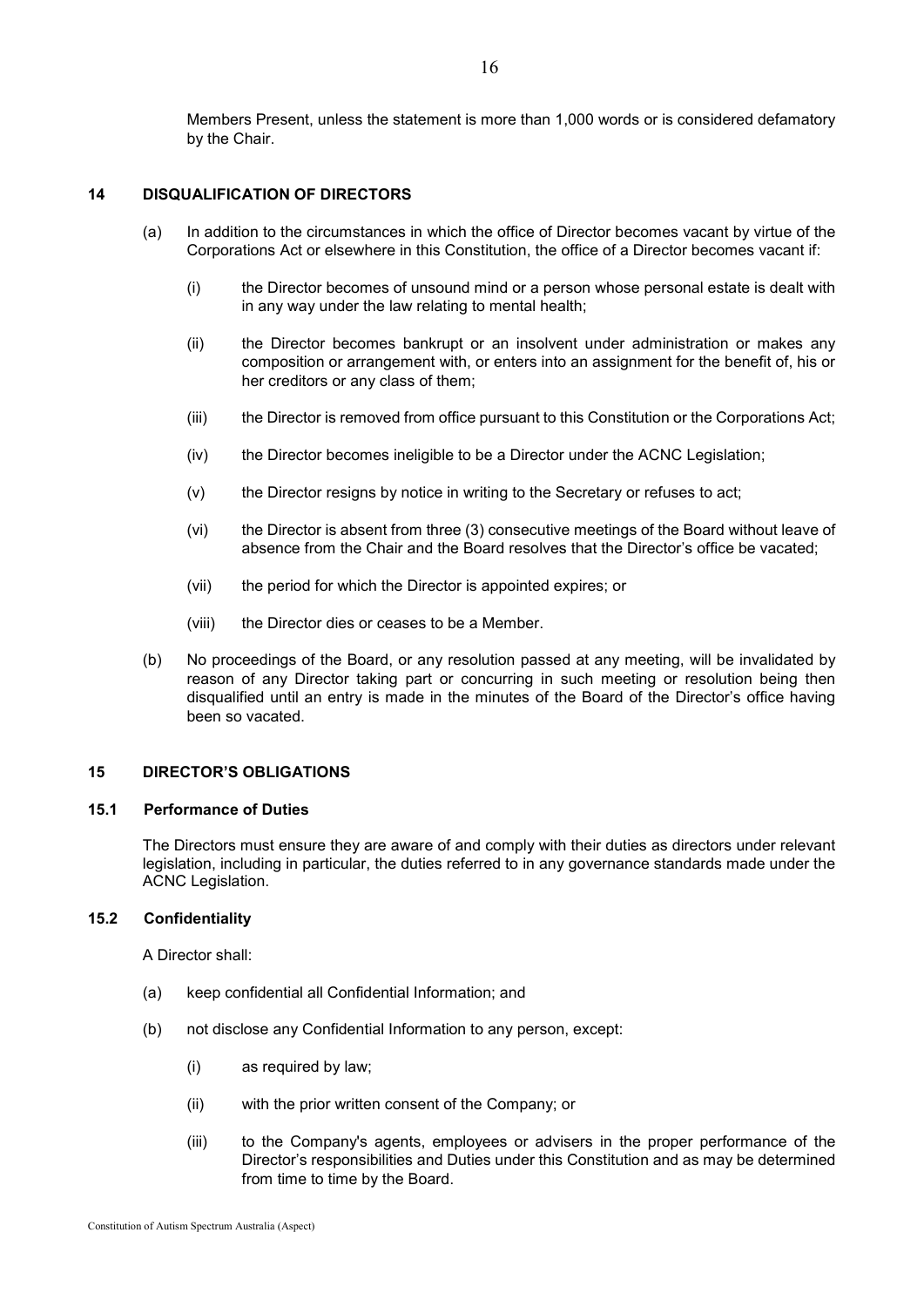## **15.3 Use**

No Director shall use any Confidential Information for the benefit of any person except the Company.

## **15.4 Confidential Information in the public domain**

If any Confidential Information is lawfully within the public domain then to the extent that the Confidential Information is public, and subject to clause [15.5,](#page-20-0) a Director's obligations under clause [15.1](#page-19-0) shall cease in respect of that Confidential Information.

#### <span id="page-20-0"></span>**15.5 Uncertainty**

If there is uncertainty as to whether:

- (a) any information is Confidential Information; or
- (b) any Confidential Information is lawfully within the public domain,

that information shall be deemed to be Confidential Information and is not within the public domain, unless the Director is advised by the Board in writing to the contrary.

## **15.6 Security**

A Director shall:

- (a) maintain proper and secure custody of all Confidential Information; and
- (b) use his or her best endeavours to prevent the use or disclosure of the Confidential Information by third parties.

## **15.7 Delivery or destruction of Confidential Information**

- (a) A Director shall immediately deliver to the Company all Confidential Information that is physically capable of delivery:
	- (i) at the end of that person's term as a Director; and
	- (ii) at any time at the request of a person authorised by the Board.
- (b) Instead of delivering Confidential Information, the Board may direct the Director to destroy Confidential Information and certify in writing to the Company that the Confidential Information has been destroyed.
- (c) The Board may direct that Confidential Information contained in computer software or data be destroyed by erasing it from the magnetic media on which it is stored so that the information cannot be recovered or reconstructed.

#### **15.8 Director must not make copies**

- (a) A Director must not make any copy or summary of any Confidential Information, except if required to do so in the course of his or her Duties as a Director.
- (b) If a Director is required to make a copy or summary of Confidential Information in the course of the Director's Duties and functions as a Director, the copy or summary belongs to the Company.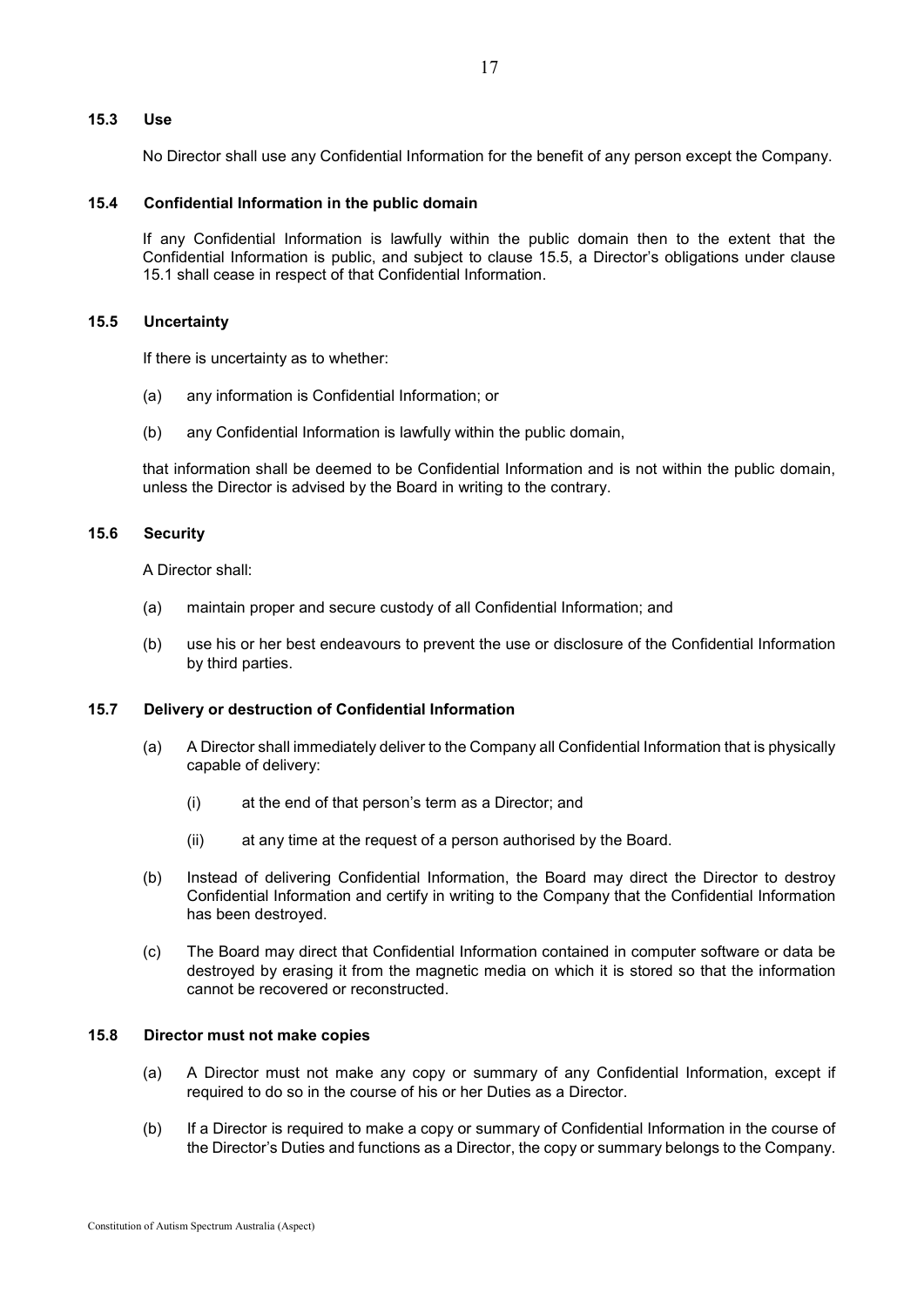#### **15.9 Obligations to continue**

- (a) A Director shall comply with the obligations under this clause [15](#page-19-1) at all times during and after that person's term as a Director.
- (b) The Company may enforce the obligations under this clause [15](#page-19-1) at any time.

## **15.10 No limitation**

Nothing in this clause [15](#page-19-1) shall limit any other duty of confidentiality of a Director at law or in equity.

## **15.11 Director's interests**

Subject to the Corporations Act, the ACNC Legislation and clause [27:](#page-31-0)

- (a) a Director is not disqualified by the Director's office from contracting with the Company in any capacity and may enter into any arrangement, contract or dealing with the Company in any capacity;
- (b) no Director or proposed Director is disqualified by that office from becoming or remaining a director of any company in which the Company is in any way interested or which is in any way interested in the Company;
- (c) provided that the Corporations Act, the ACNC Legislation and this clause have been complied with by a Director, no contract, agreement or arrangement in which the Director is in any way interested, entered into by or on behalf of the Company can be avoided merely because of that Director's interest and the fact that the Director signed the document evidencing the contract, agreement or arrangement shall not in any way affect its validity;
- (d) a Director shall not, and shall procure that any company in relation to which he or she is a director shall not, without the Board's prior approval, directly or indirectly supply goods or services to the Company for valuable consideration where such goods or service can be satisfactorily obtained elsewhere; and
- (e) no Director who:
	- (i) enters into a contract, agreement or arrangement in which the Director has an interest; or
	- (ii) is a director of the other company with which the Company has entered into the contract, agreement or arrangement,

is liable to account to the Company for any profits or remuneration realised by that Director as a result of him or her being interested or being a director of the other company, if the Director has declared the Director's interest in the matter in accordance with clause [15.12](#page-21-0) and not contravened this Constitution, the Corporations Act or the ACNC Legislation in relation to the matter.

## <span id="page-21-0"></span>**15.12 Declaration of interest**

The nature of a Director's interest in any contract, agreement or arrangement must be declared by that Director at a meeting of the Directors in accordance with the Corporations Act (notwithstanding section 111L of the Corporations Act) and the ACNC Legislation as soon as practicable after the relevant facts have come to his or her knowledge. A general notice that a Director is a member of any specified firm or corporation and is to be regarded as interested in all transactions with that firm or corporation is a sufficient declaration under this clause as regards the Director and the transactions, provided that the extent of that interest is not materially greater at the time of first consideration of the relevant matter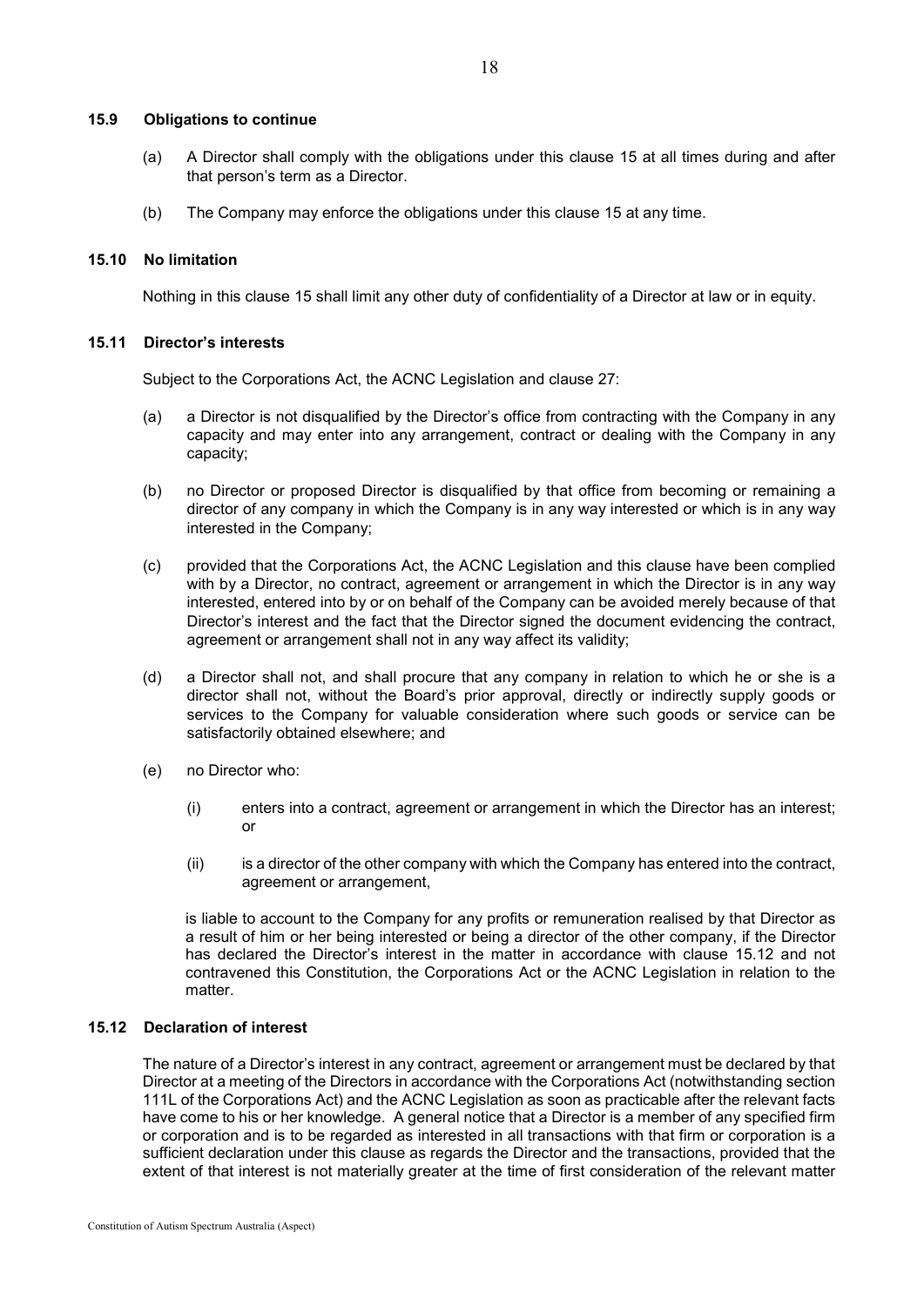by the Board that was stated in the Notice and the Director has complied with section 192 of the Corporations Act (notwithstanding section 111L of the Corporations Act). After giving the general notice it is not necessary for the Director to give any special notice relating to any particular transaction with that firm or corporation. The Secretary must record in the minutes any declaration made or any general notice given by a Director under this clause.

#### **15.13 Votes by interested Directors**

Subject to the Corporations Act, a Director who has a material personal interest in a matter that is being considered at a meeting of Directors:

- (a) must not vote on the matter unless:
	- (i) the Directors have passed a resolution that the interest does not disqualify the Director from considering or voting on the matter;
	- (ii) the interested Director is entitled to be present and vote as a result of a declaration or order made by the ASIC under the Corporations Act; or
	- (iii) the interested Director is otherwise permitted by the Corporations Act and the ACNC Legislation to be present and vote; and
- (b) may not be present while the vote is taken.

#### **16 DIRECTOR'S CONFLICTS OF INTEREST**

If a Director holds any office or possesses any property such that he or she might have Duties or interests which directly or indirectly conflict with his or her Duties or interests as Director, that Director must declare at a meeting of the Directors the fact, nature, character and extent of the conflict.

## **17 OFFICE BEARERS**

## <span id="page-22-0"></span>**17.1 Office Bearers**

The Office Bearers of the Company shall consist of a Chair, a Deputy Chair and an Honorary Treasurer, each of whom shall be a Director of the Company.

#### **17.2 Appointment and Termination of Office Bearers**

At the first meeting of the Board following each annual general meeting, the Board shall appoint Directors to be the Chair, the Deputy Chair and the Honorary Treasurer of the Company. If the position of any Office Bearer becomes vacant, the Board must elect from its members a new Office Bearer to fill that vacancy. Each appointment (whether or not to fill a casual vacancy) shall expire on the commencement of the first Board meeting following the next annual general meeting. These Office Bearers will be eligible for re-election and may serve an unlimited number of times as an Office Bearer. The Board shall determine the powers and Duties of each Office Bearer and may terminate a Director's appointment as an Office Bearer at any time.

## **17.3 Chair to preside at annual general meeting**

Despite clause 13 and subject to clause 8.4, the person holding the office of Chair of the Board immediately before the commencement of an annual general meeting shall preside as Chair of that annual general meeting.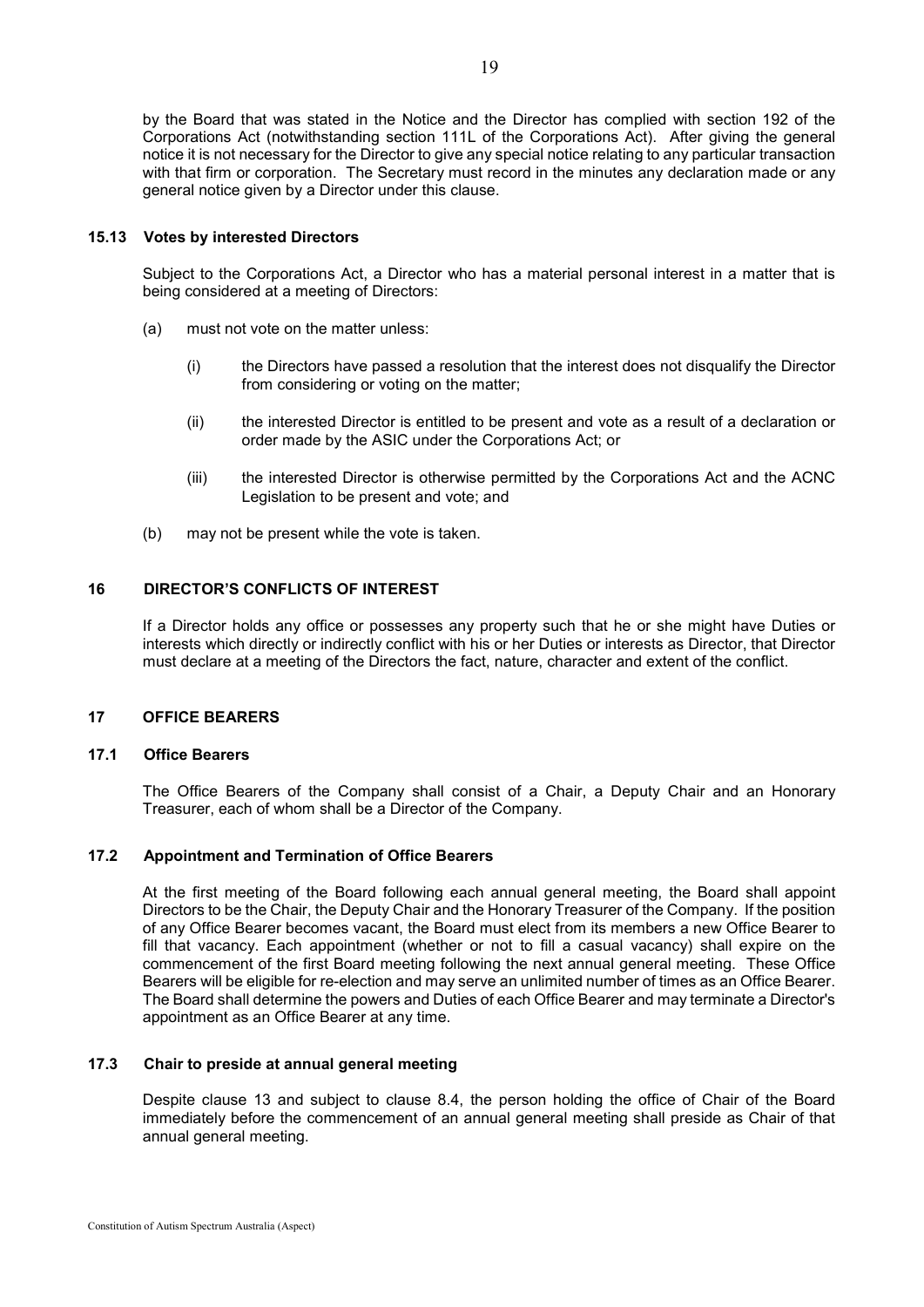#### **18 PROCEEDINGS OF DIRECTORS**

#### **18.1 Procedure generally**

The Directors may meet together for the dispatch of business, adjourn and otherwise regulate their meetings as they think fit. A Director may at any time by written notice to the Secretary request that a meeting of the Board be convened, and the Secretary shall forthwith on the requisition of a Director, convene a Board meeting.

#### **18.2 Quorum**

- (a) The quorum for a Board meeting shall be the presence of not less than one-half of the number of Directors entitled to vote and then holding office. If that is not a whole number, then the quorum shall be the next whole number greater than one-half of the number of Directors then holding office.
- (b) No business may be conducted unless a quorum is present.
- (c) A meeting of the Directors will shall be adjourned if a quorum is not present within thirty (30) minutes of the time specified for the meeting, to a date and time within seven days of the date of, and at the same place as, the original meeting to be notified to all Directors.
- (d) Any Directors present at any meeting adjourned due to insufficiency of quorum shall constitute a quorum for that adjourned meeting.
- (e) If the number of Directors in office at any time is not sufficient to constitute a quorum at a Board meeting, the remaining Directors must act as soon as possible to:
	- (i) increase the Directors to a number sufficient to constitute a quorum required under the Constitution;
	- (ii) convene a general meeting of the Company for that purpose; or
	- (iii) appoint additional Directors,

and until that has happened the Directors may only act if and to the extent that there is an emergency requiring them to act.

## **18.3 Notice of Board meetings**

- (a) Reasonable notice of a Board meeting is to be given to all Directors except to a Director whom the Secretary when giving notice to other Directors reasonably believes to be outside Australia.
- (b) A notice of meeting must:
	- (i) specify the date, time and place of the meeting;
	- (ii) indicate the general nature of the business to be conducted; and
	- (iii) be given at least 10 days before the date of the meeting.
- (c) Non-receipt of notice of a Board meeting by, or a failure to give notice of a Board meeting to, a Director does not invalidate any act matter or thing done by or resolution passed at the meeting if non-receipt or failure occurred by accident or error.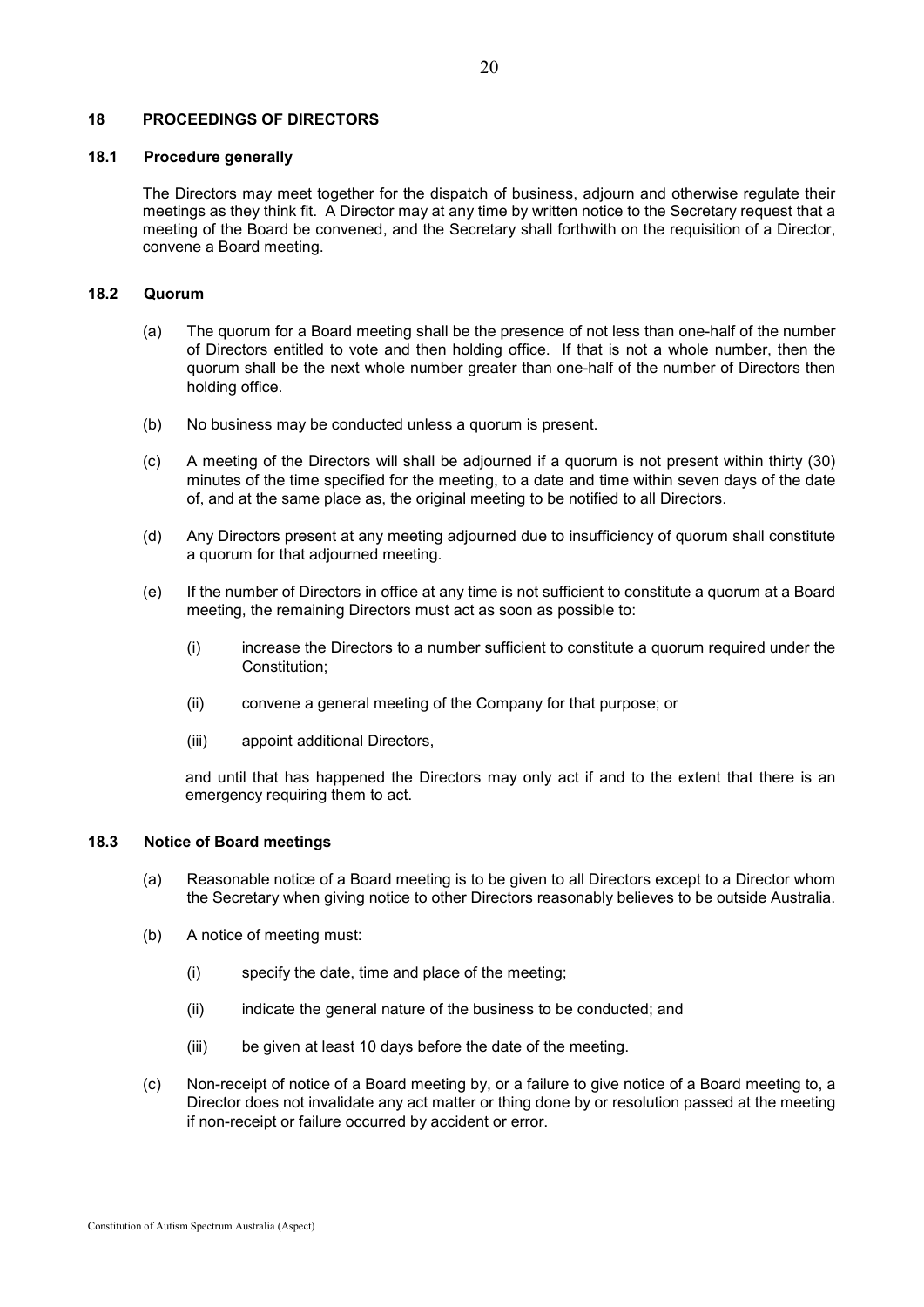## **18.4 Chair of Board meetings**

The Chair shall preside at every Board meeting, or if no Chair has been elected, or if at any Board meeting the Chair is not present within 10 minutes after the appointed time for holding the meeting, or if being present the Chair is unwilling to preside, the Deputy Chair (if any) shall preside or if no Deputy Chair has been elected, or if the Deputy Chair is not present or is unwilling to preside at the meeting, then the Directors who are present may choose one of their number to be the Chair of the Board meeting.

#### **18.5 Determinations**

Subject to this Constitution, questions arising at any Board meeting are to be decided by a majority of votes of Directors present and voting and such decision shall for all purposes be taken as a decision of the Board. Each Director has one vote and a determination by a majority of the Directors will for all purposes be deemed a determination of the Directors. If there is an equality of votes at a meeting at which a quorum is present, the motion is lost and the Chair shall not have a second or casting vote in addition to the Chair's deliberative vote.

#### **18.6 Alternate Directors**

A Director may not appoint a person to act as an alternative Director in the Director's place.

#### **18.7 Delegation to Committees**

The Board may delegate any of its powers to one or more Committees consisting of one or more Directors or other persons as the Board thinks fit. Any Committee formed must comply with this Constitution, the Corporations Act and the regulations that may be imposed on it by the Board in exercising the Committee's delegated power. A power so exercised will be taken to have been exercised by the Board.

#### **18.8 Procedure of Committees**

The meetings of Committees consisting of more than one person are governed by the clauses of this Constitution regulating the meetings of the Directors so far as they are applicable and are not superseded by any regulations made by the Directors under this Constitution. The number of members whose presence at a meeting of a Committee is necessary to constitute a quorum is the number determined by the Board, and if not so determined is 2. Minutes of all the proceedings and decisions of every Committee shall be made, entered and signed in the same manner in all respects as minutes of proceedings of the Board are required by the Corporations Act (notwithstanding section 111L of the Corporations Act) to be made, entered and signed.

#### **18.9 Validation of irregular acts**

Any act done by any Board meeting or by a Committee or by any person acting as a Director will be valid even if it is later discovered:

- (a) that there was some defect in the appointment or continuance in office of a Director or such other person; or
- (b) that any of them was disqualified or had vacated office or were not entitled to vote.

#### **18.10 Written resolutions**

(a) If a document: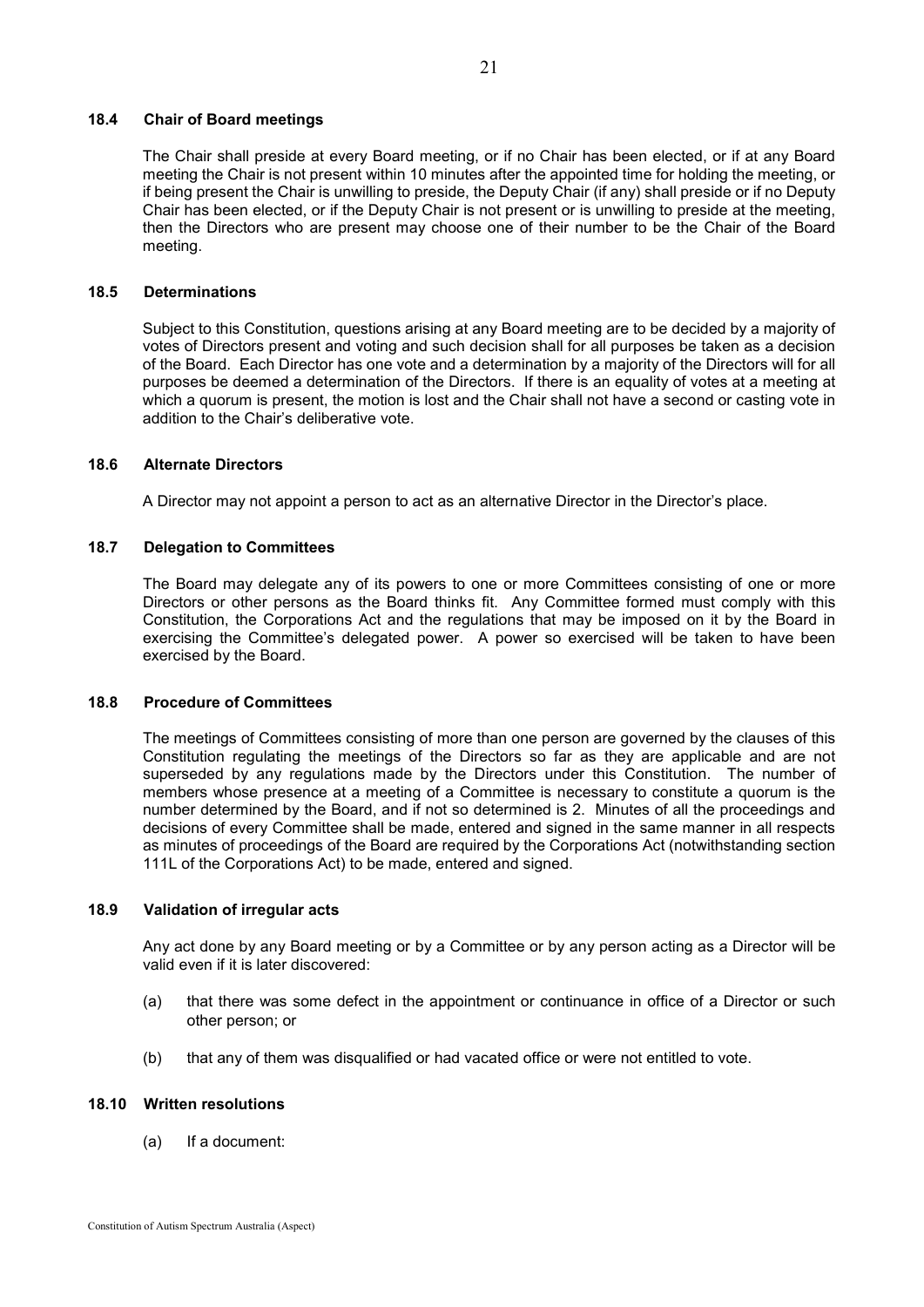- (i) is sent to all those entitled to receive notice of a Board meeting at which a resolution could be put;
- (ii) contains a statement that the signatories to it are in favour of that resolution;
- (iii) the terms of the resolution are set out or identified in the document; and
- (iv) has been signed by not less than 75% of all Directors of the Company entitled to vote on that resolution,

a resolution in those terms is passed on the day on which and at the time at which the document was signed by the last of such Directors and the document is as valid and effectual as if it had been passed at a duly held Board meeting.

- (b) For the purposes of paragraph (a):
	- (i) "signed" shall include an email from or on behalf of a Director indicating assent to the resolution, provided it reasonably appears to the recipient that the email has been sent by the Director personally or on the Director's instructions;
	- (ii) two or more separate documents containing statements in identical terms, each of which is signed by one or more Directors shall together be taken to constitute one document containing a statement in those terms signed by those Directors at the time at which the last of those documents to be signed was signed by a Director;
	- (iii) an email which is received by the Company or an agent of the Company and is sent by a Director shall be taken to be signed by that Director not later than the time of receipt of the email by the Company or its agent in legible form; and
	- (iv) "signed" shall include a vote made by a Director using an online voting platform operated or commissioned by the Company.

#### **18.11 Board Meetings by Instantaneous Communication Device**

For the purposes of this Constitution and the Corporations Act, each Director, on becoming a Director (or on the adoption of this Constitution) consents to the use of an Instantaneous Communication Device for calling or holding a Board meeting. The contemporaneous linking together by Instantaneous Communication Device of a number of Directors not less than the quorum, whether or not any one or more of the Directors is out of Australia, is deemed to constitute a Board meeting and all the provisions of this Constitution as to the Board meetings will apply to such meetings held by Instantaneous Communication Device so long as the following conditions are met:

- (a) all the Directors for the time being entitled to receive notice of the Board meeting entitled to notice of a meeting by Instantaneous Communication Device and to be linked by Instantaneous Communication Device for the purposes of such meeting. Notice of any such meeting may be given by the Instantaneous Communication Device or in any other manner permitted by this Constitution;
- (b) at the commencement of the Board meeting each Director taking part in the meeting by Instantaneous Communication Device is able to hear each of the other Directors taking part;
- (c) at the commencement of the Board meeting each Director must acknowledge his or her presence for the purpose of the Board meeting to all the other Directors taking part;
- (d) a minute of the proceedings of a meeting by Instantaneous Communication Device is sufficient evidence of those proceedings and of the observance of all necessary formalities if certified as a correct minute by the Chair, and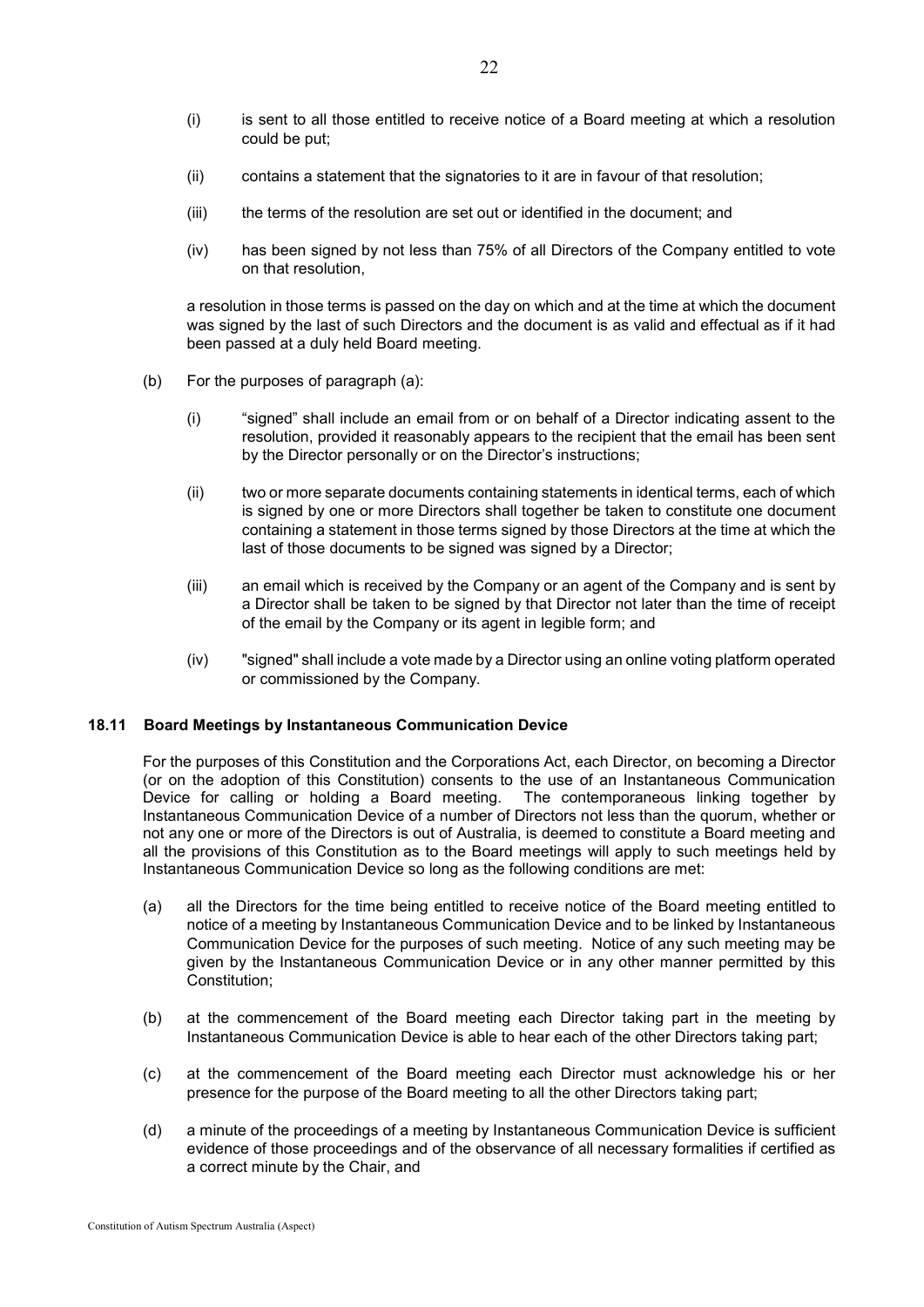all proceedings of the Board shall be as valid and effective as if conducted at a meeting at which all of the Directors were present. A Director may withdraw the consent given under this clause in accordance with the Corporations Act, provided that such withdrawal is notified to the Company within a reasonable period before the meeting at which an Instantaneous Communication Device is proposed to be used.

## **19 MINUTES**

The Directors must cause minutes to be kept in accordance with the Corporations Act (notwithstanding section 111L of the Corporations Act):

- (a) of the names of the Directors present at each Board meeting and of any Committee;
- (b) of all appointments of Officers;
- (c) of all orders made by the Board and of any Committee; and
- (d) of all resolutions and proceedings of general meetings of the Company, Board meetings and meetings of Committees, and

such minutes if purporting to be signed (which, to the extent permitted by law, includes electronic signing) by the Chair of the meeting at which the proceedings were held or by the Chair of the next succeeding meeting, shall be receivable as prima facie evidence of the matters stated in such minutes. Once signed, all minutes shall be provided to the Secretary for retention on behalf of the Company as soon as practicable.

## **20 SECRETARY**

The Directors shall appoint a Secretary in accordance with the Corporations Act at the remuneration and on the terms and conditions as the Directors think fit. A Secretary shall be appointed at the first meeting of the Board after a vacancy in that office occurs. Any Secretary so appointed may be removed by the Directors.

#### **21 FINANCIAL RECORDS**

#### **21.1 Financial and other records**

- (a) The Directors must:
	- (i) cause proper financial and other records to be kept that:
		- (A) correctly record and explain its transactions and financial position and performance; and
		- (B) enable true and fair financial statements to be prepared and to be audited, and

ensure such records are retained by the Company for at least 7 years; and

(ii) provide annual financial reporting to Members,

as required by the Corporations Act and/or the ACNC Legislation, as applicable.

(b) Directors have the right to access the Company's financial records at any reasonable time.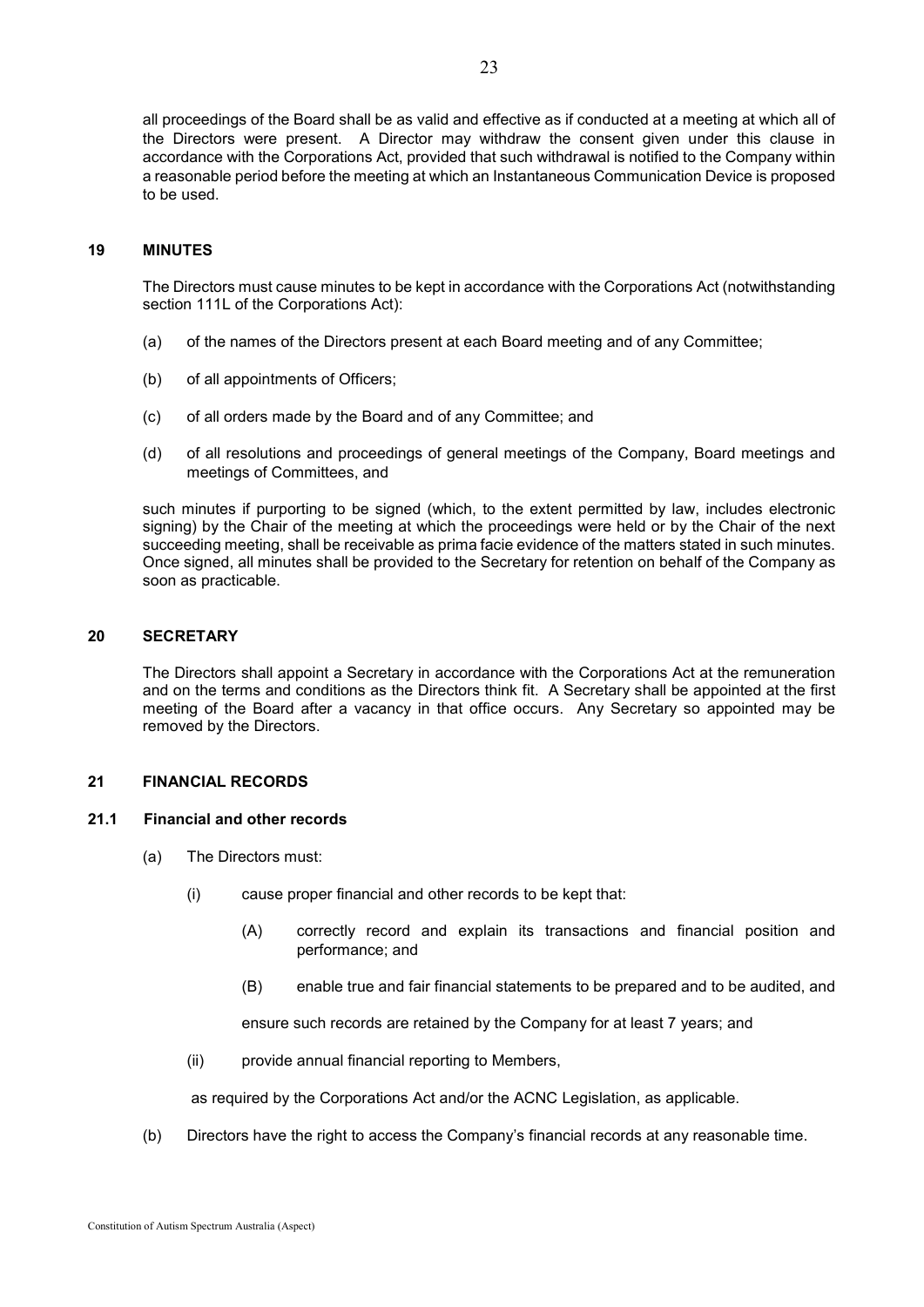(c) The Directors must from time to time determine whether and to what extent and at what times and places and under what conditions or regulations any financial or other records of the Company are to be open to the inspection of Members who are not Directors. No Member (who is not a Director) has the right to inspect any records of the Company except as conferred by statute or authorised by the Directors or by the Company in general meeting.

## <span id="page-27-0"></span>**21.2 Financial Year**

- (a) Subject to the Corporations Act, the financial year of the Company shall run from 1 January to 31 December of the same year.
- (b) Where required by the Corporations Act or the ACNC Legislation, the Company's books of account shall be examined and audited by a properly qualified auditor appointed by the Members at the annual general meeting.

## **21.3 Reporting to Members**

- (a) Where required by the Corporations Act or the ACNC Legislation, the Board shall prepare and distribute copies of the financial report for each financial year, the Directors' report for the year and the auditor's report on the financial report.
- (b) Subject to the Corporations Act and the ACNC Legislation, the Board shall determine whether and to what extent the accounting and other records will be open to the inspection of the Members.

#### **21.4 Consideration of Accounts at the AGM**

Where required by the Corporations Act or the ACNC Legislation, the Board shall cause to be laid before each annual general meeting the financial report, the Directors' report and the auditor's report for the last financial year that ended before the annual general meeting.

#### **22 NOTICES**

#### **22.1 Entitlement to Notice**

Any Member who has not left at or sent to the Office a place of address or an email address (for registration in the Register) at or to which all notices and documents of the Company may be served or sent shall not be entitled to receive any notice.

## **22.2 Notices to Members**

The Company may give notice to a Member by:

- (a) serving it on the Member personally;
- (b) sending it by post to the Member or leaving it at the Member's address as shown in the Register or the address supplied by the Member to the Company for the giving of notices;
- (c) sending it to the the electronic mail address (if any) supplied by the Member for the giving of notices; or
- (d) in any other way allowed under the Corporations Act.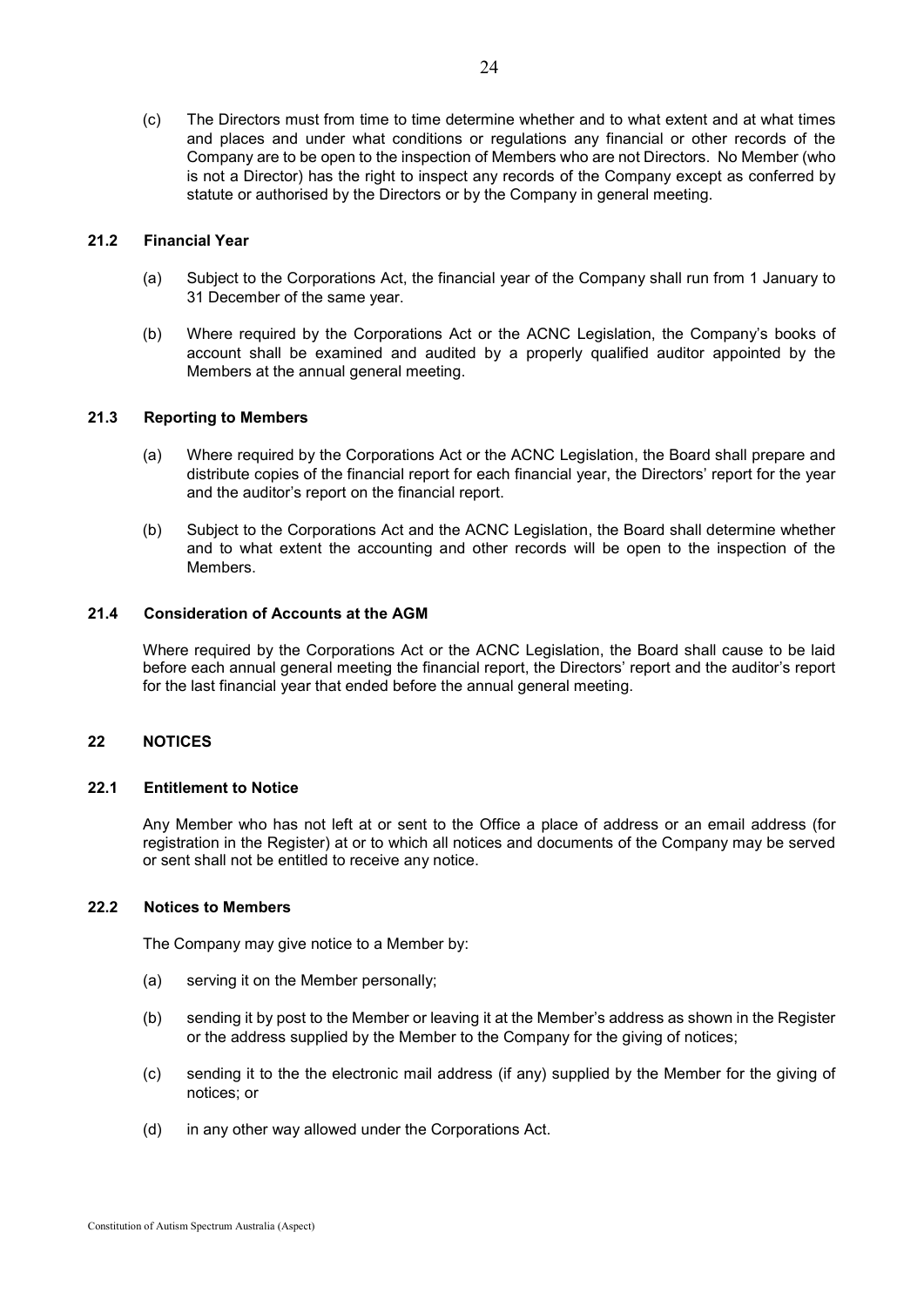# **22.3 Deemed service**

Subject to clause [7.4:](#page-11-2)

- (a) a notice is sent by post, service of the notice is taken to be effected by properly addressing, prepaying and posting a letter containing the notice and to have been effected at the time at which the letter would be delivered in the ordinary course of post;
- (b) a notice sent by electronic mail shall be taken to be effected by properly addressing and sending the notice and to have been effected on the day of transmission, if transmitted before 5.00pm on a Business Day, otherwise on the next Business Day; and
- (c) a notice sent by electronic mail is deemed not to be served only if the computer system used to send it reports that delivery failed.

## **22.4 Persons entitled to notice of general meeting**

Notice of every general meeting must be given in the manner authorised to:

- (a) every Member; and
- (b) the auditor for the time being (if any) of the Company.

Except as required by the Corporations Act (notwithstanding section 111L of the Corporations Act), no other person is entitled to receive notices of general meetings.

#### **23 DISPUTES AND MEDIATION**

#### **23.1 Application**

- (a) The grievance procedure set out in this clause applies to disputes under this Constitution between:
	- (i) a Member and another Member; or
	- (ii) a Member and the Company.
- (b) The parties to the dispute must meet and discuss the matter in dispute, and, if possible, resolve the dispute within 10 Business Days after the dispute came to the attention of all of the parties.

#### **23.2 Mediation**

- (a) If the parties are unable to resolve the dispute at the meeting, or if a party fails to attend the meeting, then the parties must, within 10 Business Days, hold a meeting in the presence of a mediator.
- (b) The mediator must be:
	- (i) a person chosen by agreement between the parties; or
	- (ii) in the absence of agreement:
		- (A) in the case of a dispute between a Member and another Member, a person appointed by the Board; or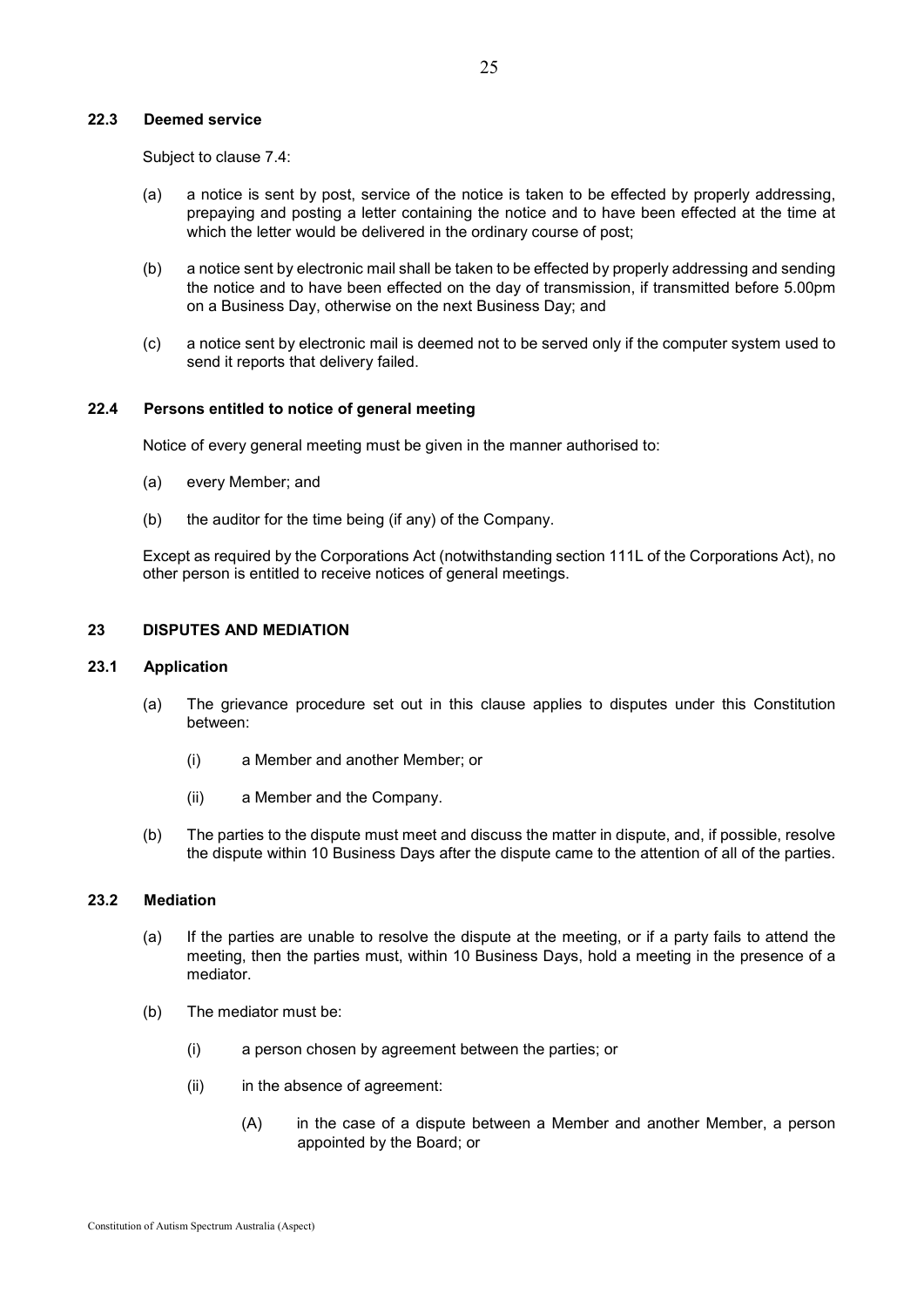a mediator appointed or employed by the Australian Commercial Disputes

26

- (c) A mediator can be a Member but not a party to the dispute.
- (d) The parties to the dispute must, in good faith, attempt to settle the dispute by mediation.
- (e) The mediator, in conducting the mediation must:

Centre.

- (i) give the parties to the mediation every opportunity to be heard; and
- (ii) allow due consideration by all parties of any written statement by any party; and
- (iii) ensure that natural justice is accorded to the parties to the dispute throughout the mediation process.
- (f) The mediator must not determine the dispute.
- (g) If the mediation process does not result in the dispute being resolved, the parties may seek to resolve the dispute in accordance with the Corporations Act or otherwise at law.

## <span id="page-29-0"></span>**24 WINDING UP OR DISSOLUTION**

- (a) In the event of the Company being dissolved, the amount which remains after such dissolution and the satisfaction of all debts and liabilities ("**Surplus**") shall not be paid to nor distributed amongst Members but shall be distributed in accordance with clause [24](#page-29-0)[\(b\)](#page-29-1) or, if that is not applicable, clause [24](#page-29-0)[\(c\).](#page-29-2)
- <span id="page-29-1"></span>(b) At or before the winding up or dissolution of the Company, the Members may determine that the Surplus shall be given or transferred to one or more institutions or entities, provided the institution or entity:
	- (i) has objects similar to those of the Company and is charitable at law; and
	- (ii) is a public benevolent institution for the purposes of any Commonwealth taxation statute, including the Tax Act; and
	- (iii) prohibits the distribution of its income or property amongst its members to an extent at least as great as imposed under this Constitution.

If there is a determination in accordance with this clause [24](#page-29-0)[\(b\),](#page-29-1) the Surplus shall be transferred to the institution or entity after the winding up or dissolution of the Company. If there is more than one institution or entity specified in the determination, the Surplus shall be transferred in the proportion specified in the determination or, if there is no such proportion specified, then, in proportions as determined by the Directors.

- <span id="page-29-2"></span> $(c)$  If there is no determination made in accordance with clause [24](#page-29-0)[\(b\),](#page-29-1) the Surplus shall be given or transferred to another organisation in Australia, as determined by the Board, which has substantially similar objects to those of the Company and is charitable at law, is a public benevolent institution for the purposes of any Commonwealth taxation statute, including the Tax Act and which prohibits the distribution of its income or property amongst its members to an extent at least as great as imposed under this Constitution, in such manner as the Directors shall determine.
- (d) If and so far as effect cannot be given to clause [24](#page-29-0)[\(c\),](#page-29-2) the Surplus shall be applied in Australia to some charitable object.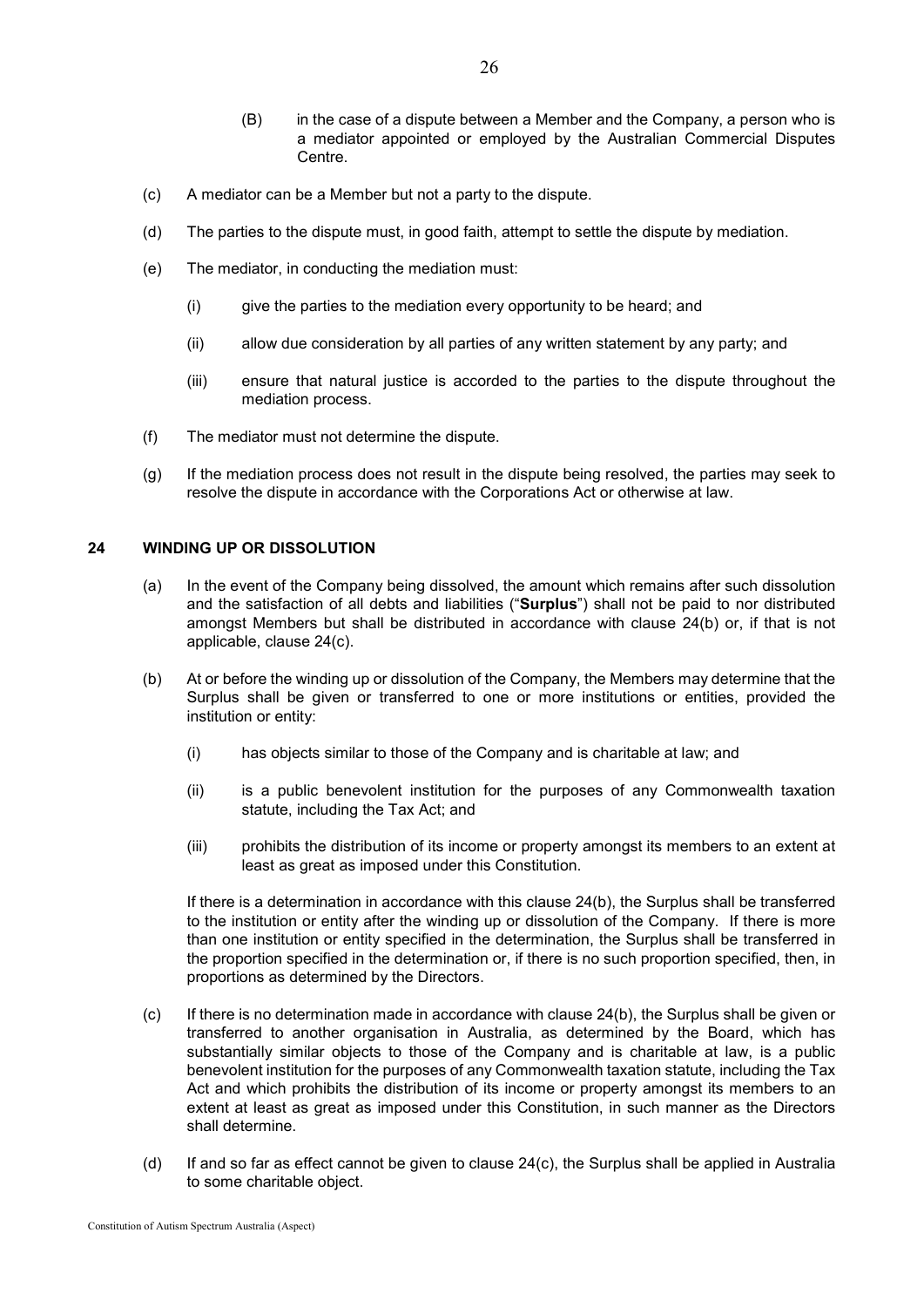(e) If the Company has been granted Deductible Gift Recipient ("**DGR"**) status by the Australian Taxation Office and the DGR status is revoked, the Company shall transfer all remaining Gifts, deductible contributions and any money received in respect of such Gifts and contributions to another organisation with DGR status with similar objects and which is charitable at law on winding up or on revocation of endorsement, whichever occurs first.

## <span id="page-30-1"></span><span id="page-30-0"></span>**25 INDEMNITY OF OFFICERS**

- (a) The Company must indemnify each Officer out of the assets of the Company to the Relevant Extent against any Liability incurred by the Officer in or arising out of the conduct of the business of the Company or a subsidiary of the Company or in or arising out of the discharge of the Duties of the Officer, except where the Liability:
	- (i) is owed to the Company or a Related Body Corporate;
	- (ii) arises out of conduct involving a lack of good faith;
	- (iii) is for a pecuniary penalty order under section 1317G of the Corporations Act;
	- (iv) is for a compensation order under section 1317H of the Corporations Act; or
	- (v) is for legal costs.
- <span id="page-30-3"></span>(b) To the extent permitted by law, the Company must indemnify each Officer against any liability for legal costs incurred in defending an action for a liability incurred as an Officer, except if the costs are incurred:
	- (i) in defending or resisting proceedings in which the person is found to have a liability for which they could not be indemnified under clause [25](#page-30-0)[\(a\);](#page-30-1)
	- (ii) in defending or resisting criminal proceedings in which the person is found guilty;
	- (iii) in defending or resisting proceedings brought by ASIC or a liquidator for a court order if the grounds for making the order are found by the court to have been established; or
	- (iv) in connection with proceedings for relief to the person under the Corporations Act in which the court denies the relief.

<span id="page-30-2"></span>Paragraph [\(iii\)](#page-30-2) does not apply to costs incurred in responding to actions taken by ASIC or a liquidator as part of an investigation before commencing proceedings for the court order.

- (c) The Company may give an Officer a loan or advance in respect of legal costs for defending an action for a Liability incurred as an Officer, provided that such loan or advance does not contravene the Corporations Act.
- (d) Subject to the Corporations Act, where the Board considers it appropriate, the Company may execute a documentary indemnity or insurance policy in any form in favour of any Officer.
- (e) Subject to the Corporations Act, where the Board considers it appropriate, the Company may:
	- (i) make payments or agree to make payments by way of premium in respect of any contract effecting insurance on behalf or in respect of an Officer against any Liability incurred by the Officer in or arising out of the conduct of the business of the Company or a subsidiary of the Company or in or arising out of the discharge of the Duties of the Officer other than one for legal costs, conduct involving a wilful breach of duty in relation to the Company or contravention of section 182 or 183 of the Corporations Act; and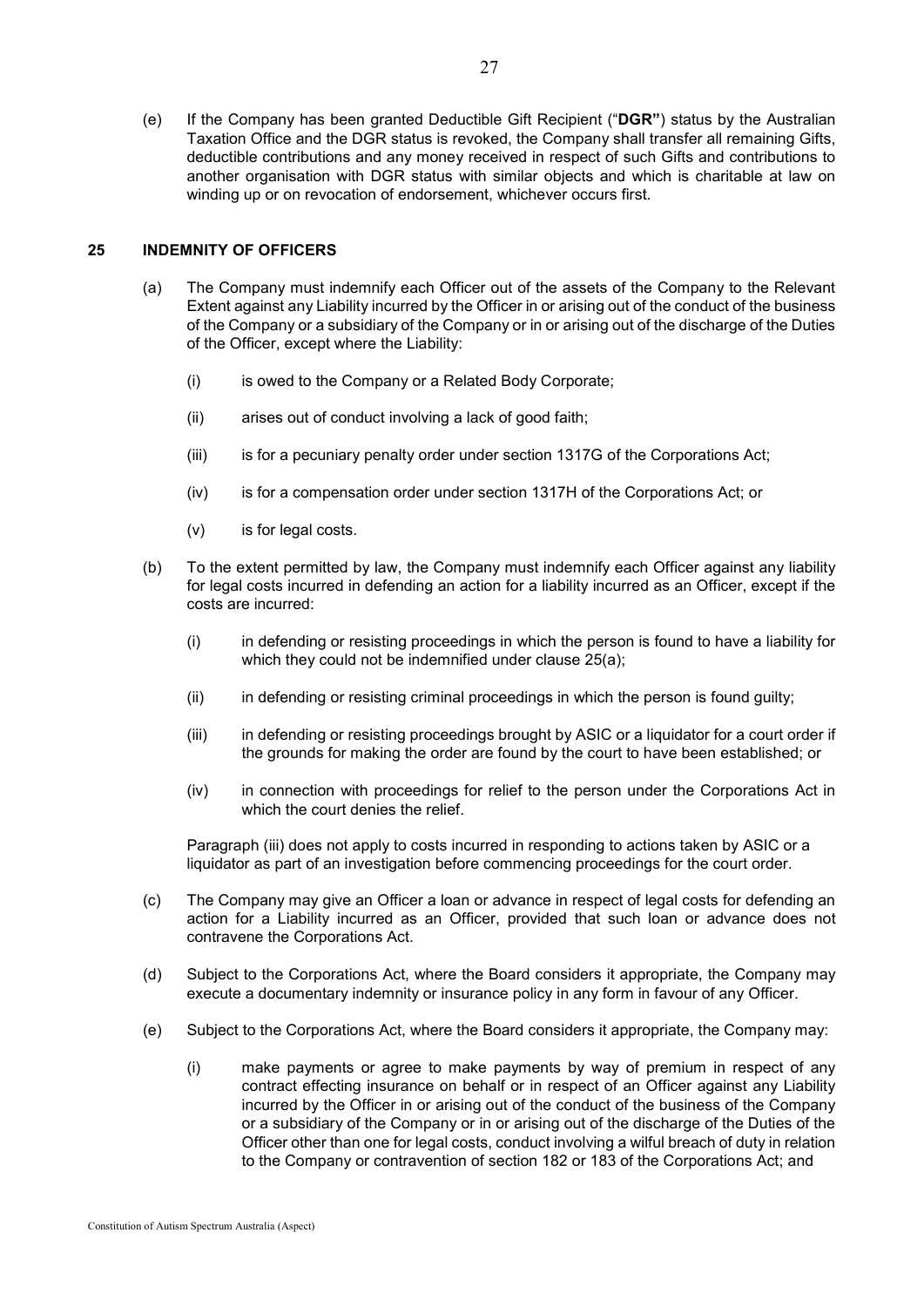- (ii) bind itself and amend any contract or deed with any Officer to make the payments.
- (f) The benefit of each indemnity given in clauses [25](#page-30-0)[\(a\)](#page-30-1) and [\(b\)](#page-30-3) continues, even after its terms or the terms of this clause are modified or deleted, in respect of a liability arising out of acts or omissions occurring prior to the modification or deletion.

## **26 CAPACITY**

Subject to the Corporations Act and clause [27,](#page-31-0) the Company has the legal capacity of a natural person including the capacity to exercise the powers set out in section 124 of the Corporations Act, which powers may only be used to carry out the Objects.

#### <span id="page-31-0"></span>**27 NON-PROFIT**

The income and property of the Company must be applied solely towards the promotion of the Objects. In particular, no portion of the income and property of the Company is to be paid or transferred directly or indirectly by way of dividend or distribution of profit to Members or paid to Directors as fees for their services as Directors. This does not prevent the payment in good faith:

- (a) of remuneration to any Officers or servants of the Company for any services rendered to the Company, if such payment is approved by the Board and the amount payable is not more than an amount that would be commercially reasonable for the service;
- (b) for goods supplied by Members or Directors in the ordinary and usual course of business at fair and reasonable prices or prices more favourable to the Company;
- (c) of interest at a reasonable and proper rate on money borrowed from any Member;
- (d) of reasonable and proper rent for premises leased or licensed by any Member to the Company;
- (e) of out of pocket expenses (including travel and accommodation) incurred by a Director in performing Duties to the Company or otherwise on Company business if such payment is approved by the Board; or
- (f) in connection with the indemnification of, or payment of premiums on contracts of insurance for any Director, to the extent permitted by law and this Constitution,

provided that any such payment is first approved by the Board.

# **28 LIMITED LIABILITY**

The Company is a company limited by guarantee and the Liability of the Members is limited as provided by clause [29](#page-31-1) of this Constitution.

#### <span id="page-31-1"></span>**29 MEMBERS' GUARANTEE**

Every Member undertakes to contribute an amount not exceeding \$20.00 to the property of the Company if the Company is wound up while he or she is a Member or within 1 year after ceasing to be a Member, for:

- (a) payment of the debts and liabilities of the Company contracted before they ceased to be a Member;
- (b) the costs, charges and expenses of winding up the Company; and